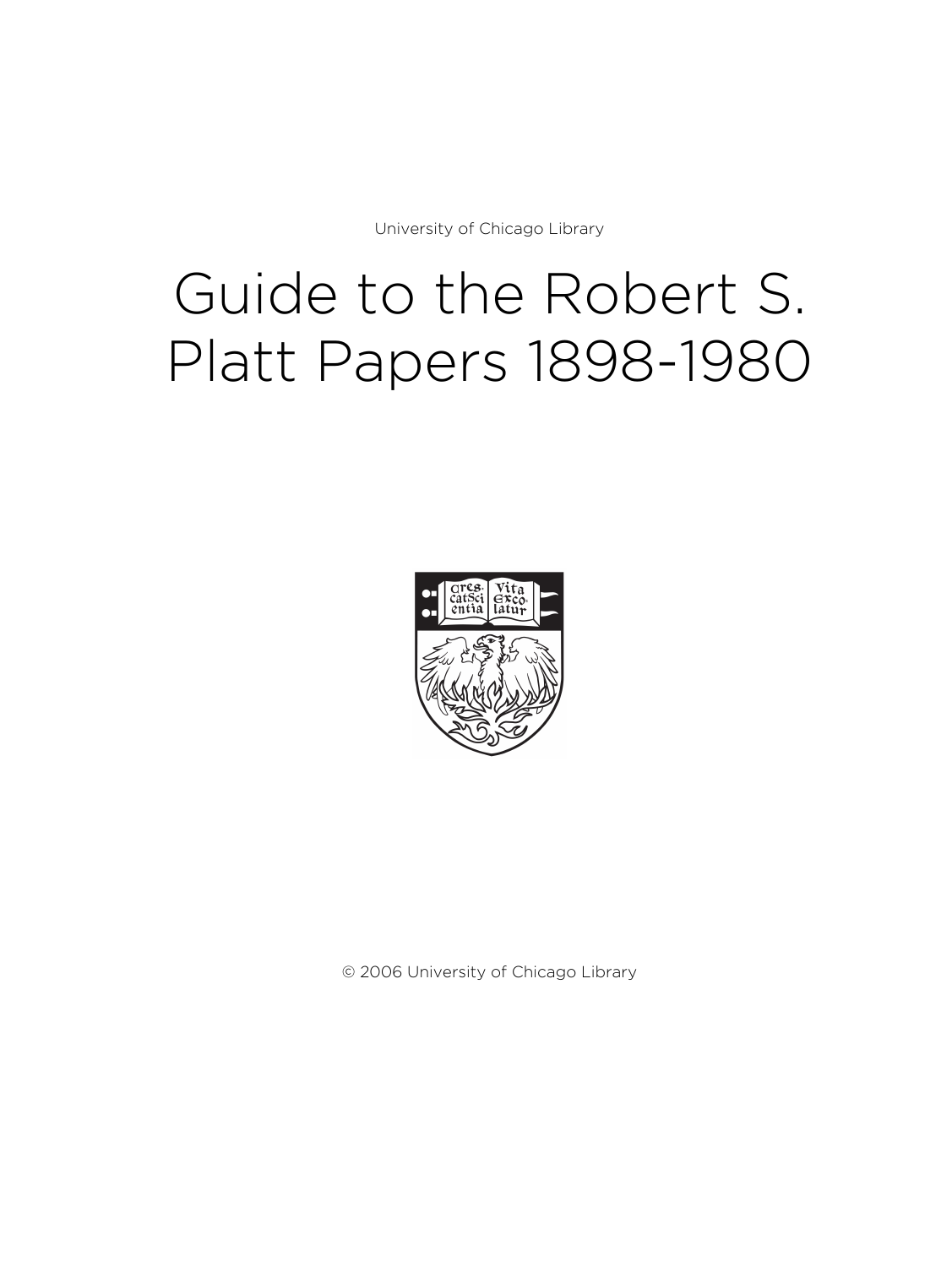# **Table of Contents**

| Acknowledgments                                                | $\mathfrak{Z}$            |
|----------------------------------------------------------------|---------------------------|
| Descriptive Summary                                            | $\mathfrak{Z}$            |
| Information on Use                                             | $\mathfrak{Z}$            |
| Access                                                         | $\mathfrak{Z}$            |
| Citation                                                       | $\overline{\mathfrak{Z}}$ |
| <b>Biographical Note</b>                                       | $\overline{\mathfrak{Z}}$ |
| Scope Note                                                     | 5                         |
| <b>Related Resources</b>                                       | $\overline{7}$            |
| Subject Headings                                               | $\overline{7}$            |
| <b>INVENTORY</b>                                               | 8                         |
| Series I: Biographical                                         | 8                         |
| Series II: Student Notes and Papers                            | 9                         |
| Series III: Professional Correspondence                        | 10                        |
| Series IV: Writings                                            | 14                        |
| Series V: Field Notes                                          | 22                        |
| Subseries 1: United States and Canada                          | 22                        |
| Subseries 2: Bermuda                                           | 23                        |
| Subseries 3: Latin America and Caribbean                       | 24                        |
| Subseries 4: Europe and North Africa                           | 25                        |
| Series VI: Departmental and Teaching Materials                 | 25                        |
| Subseries 1: University of Chicago Department of Geography     | 25                        |
| Subseries 2: University of Chicago Teaching Materials          |                           |
| Series VII: Great Lakes Field Courses                          | 29                        |
| Series VIII: Annals of the Association of American Geographers | 34                        |
| Subseries 1: General Correspondence                            | 34                        |
| Subseries 2: Correspondence Regarding Published Articles       | 36                        |
| Series IX: Postcards                                           | 37                        |
| Series X: Photographs                                          | 37                        |
| Subseries 1: Negatives                                         | 37                        |
| Subseries 2: Prints                                            | 38                        |
| Subseries 3: Movie Film                                        | 39                        |
| Subseries 4: Glass Slides                                      | 40                        |
| Subseries 5: Film Slides                                       | 40                        |
| Series XI: Restricted                                          | 41                        |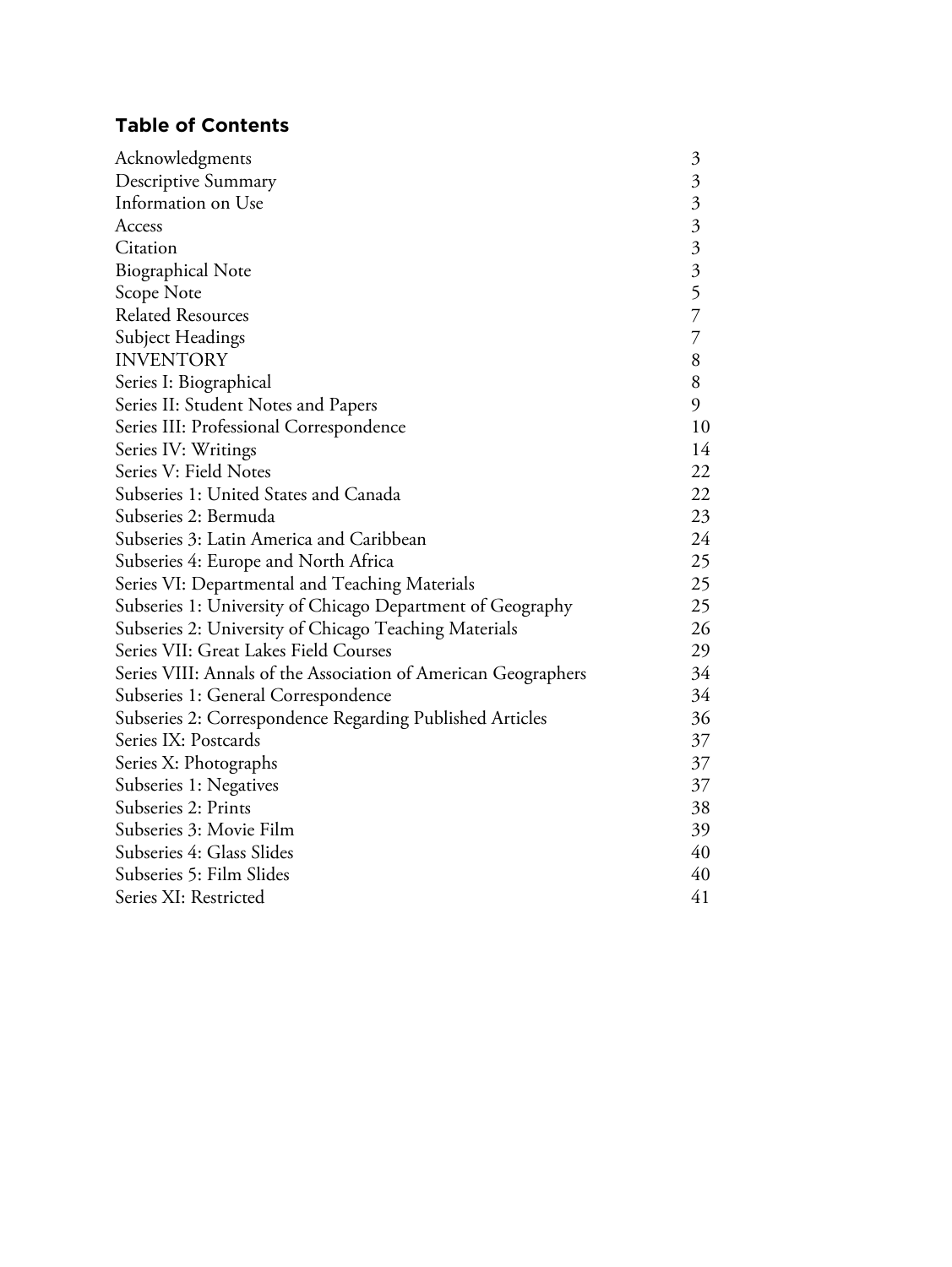# **Descriptive Summary**

| <b>Identifier</b> | <b>ICU.SPCL.PLATT</b>                                                                                                                                                                                                                                                                                                                                                                                                                                                                                                                                                                                                                                                                                                                                                                    |
|-------------------|------------------------------------------------------------------------------------------------------------------------------------------------------------------------------------------------------------------------------------------------------------------------------------------------------------------------------------------------------------------------------------------------------------------------------------------------------------------------------------------------------------------------------------------------------------------------------------------------------------------------------------------------------------------------------------------------------------------------------------------------------------------------------------------|
| <b>Title</b>      | Platt, Robert S., Papers                                                                                                                                                                                                                                                                                                                                                                                                                                                                                                                                                                                                                                                                                                                                                                 |
| Date              | 1898-1980                                                                                                                                                                                                                                                                                                                                                                                                                                                                                                                                                                                                                                                                                                                                                                                |
| <b>Size</b>       | 18.75 linear feet (38 boxes)                                                                                                                                                                                                                                                                                                                                                                                                                                                                                                                                                                                                                                                                                                                                                             |
| <b>Repository</b> | Special Collections Research Center, University of Chicago Library<br>1100 East 57th Street<br>Chicago, Illinois 60637 U.S.A.                                                                                                                                                                                                                                                                                                                                                                                                                                                                                                                                                                                                                                                            |
| <b>Abstract</b>   | Contains correspondence, manuscripts, student notes, lectures, field notes,<br>teaching materials, letters of recommendation, maps, biographical material,<br>postcards, offprints, book reviews, photographs, slides, and a motion<br>picture film. Includes notes taken while Platt was a graduate student in the<br>Department of Geography at the University of Chicago, notes and research<br>papers from the Department's field courses in the upper Great Lakes region,<br>correspondence relating to professional organizations such as the Association<br>of American Geographers and the Library of Congress where Platt was Chief<br>of the Division of Maps. Also includes editorial correspondence of the Annals<br>of the Association of American Geographers (1961-1963). |

# **Acknowledgments**

# **Information on Use**

# **Access**

Access to student letters of recommendation is Series XI is restricted until 2037. The remainder of the collection is open for research.

# **Citation**

When quoting material from this collection, the preferred citation is: Platt, Robert S. Papers, [Box #, Folder #], Special Collections Research Center, University of Chicago Library

# **Biographical Note**

Robert Swanton Platt (1891-1964) was born in Columbus, Ohio, studied at St. George's School and the Hotchkiss School, and graduated from Yale in 1914. After teaching for a year at Yale in China at Changsha, he returned to the United States to enter the Department of Geography of the University of Chicago in 1915. Despite the interruption of military service during World War I, he completed his Ph.D. and was appointed an instructor in the Department in 1920. For the next thirty-seven years, Platt remained at the University of Chicago as assistant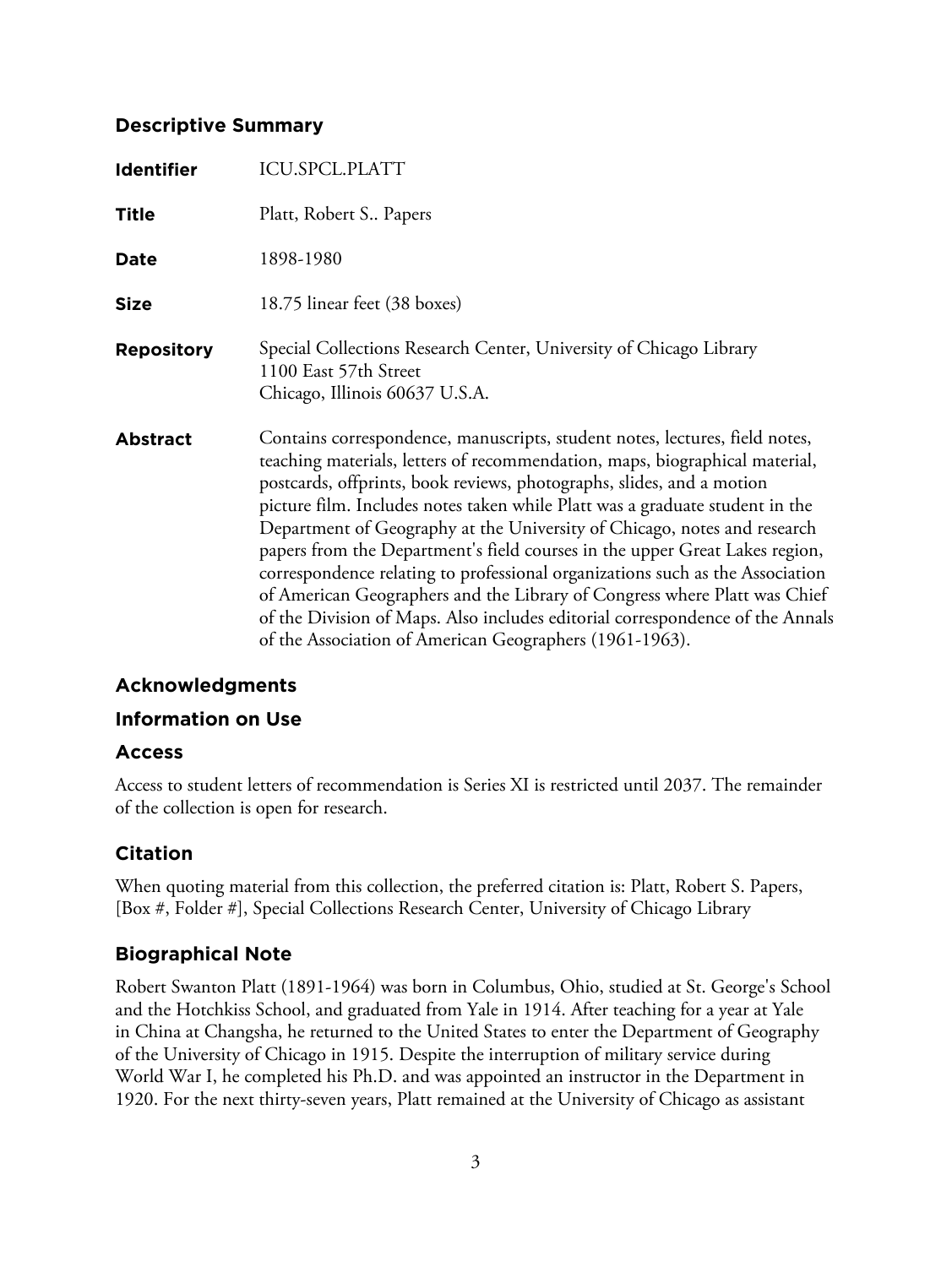professor (1921-1927), associate professor (1927-1939), professor (1939-1957), and chairman (1949-1957) of the Department of Geography.

The central concern of Platt's work as a geographer was the intensive field study of small geographical areas that could provide data to support broader theoretical generalizations on the interrelation of landforms and human occupancy. Beginning in 1920 and continuing for more than thirty years, Platt led graduate students in his field courses on annual summer trips to Ellison Bay, Wisconsin, the upper Great Lakes region, and along the U.S.-Canadian border from Manitoba to Quebec. Conclusions drawn from these studies were distilled for presentation at the annual meetings of the Association of American Geographers and subsequently published as a regular series of articles in professional journals.

Platt followed a similar procedure in surveying Central and South American geography. On seven trips to the Caribbean and Latin America between 1922 and 1941 (each lasting from two to six months), Platt and his wife, Harriet, alternated lengthy traverses of continental regions with careful micro-studies of specific villages and farms. These studies, which eventually numbered nearly one hundred, formed the basis for Platt's monographic text, Latin America: Countrysides and United Regions (1942). In later years, Platt utilized the field methods developed in the 1920's and 1930's to examine a variety of other geographic settings: Tierra del Fuego (1948); the Dutch-German border (1952-1954); the Saarland (1958-1959); volcanic activity in Mexico, Hawaii, and Italy (1958-1960); and Pakistan (1961). In each of these projects, as in the edited collection of essays published as Field Study in American Geography (1958), Platt stressed the spatial complexity of human social and cultural patterns and warned against the conceptual dangers of environmental determinism.

While fieldwork formed the foundation of his reputation, Platt was equally well known for his interest in general geographical theory and the development of geography as a professional discipline. From 1923 to 1940, he was a regular participant in the spring field conference of American geographers first organized by Wellington Jones and Carl Sauer. He served the Association of American Geographers for many years as its treasurer (1929-1934), vice-president (1943), president (1945), and as editor of the Annals of the A.A.G. from 1961 to 1964. Outside the discipline, Platt advanced the interests of professional geography as vice-chairman of the Division of Geology and Geography of the National Research Council (1937-1939); as adviser to the Geographer of the U.S. State Department (1943); and most notably as chief of the Division of Maps at the Library of Congress (1944-1945) during Federal wartime mobilization. Even after his retirement in 1957, Platt's interest in professionalism and methodology was reflected in his organization of the Pakistan Field Geographers while a Fulbright Scholar in 1962 and his course on Geographic Thought given as a visiting professor at Indiana University in 1963.

Platt's skill as a teacher and his generous encouragement of the work of others contributed to the high regard in which he was held by both students and colleagues. Together with Harriet, he opened his home at 10820 S. Drew to successive generations of foreign and American students in geography and other fields, many of who lived with the Platts for more than a year and came to style themselves "Plattaches." The Platt home was also the scene of frequent gatherings of Department of Geography faculty, staff, students, and alumni, and of meetings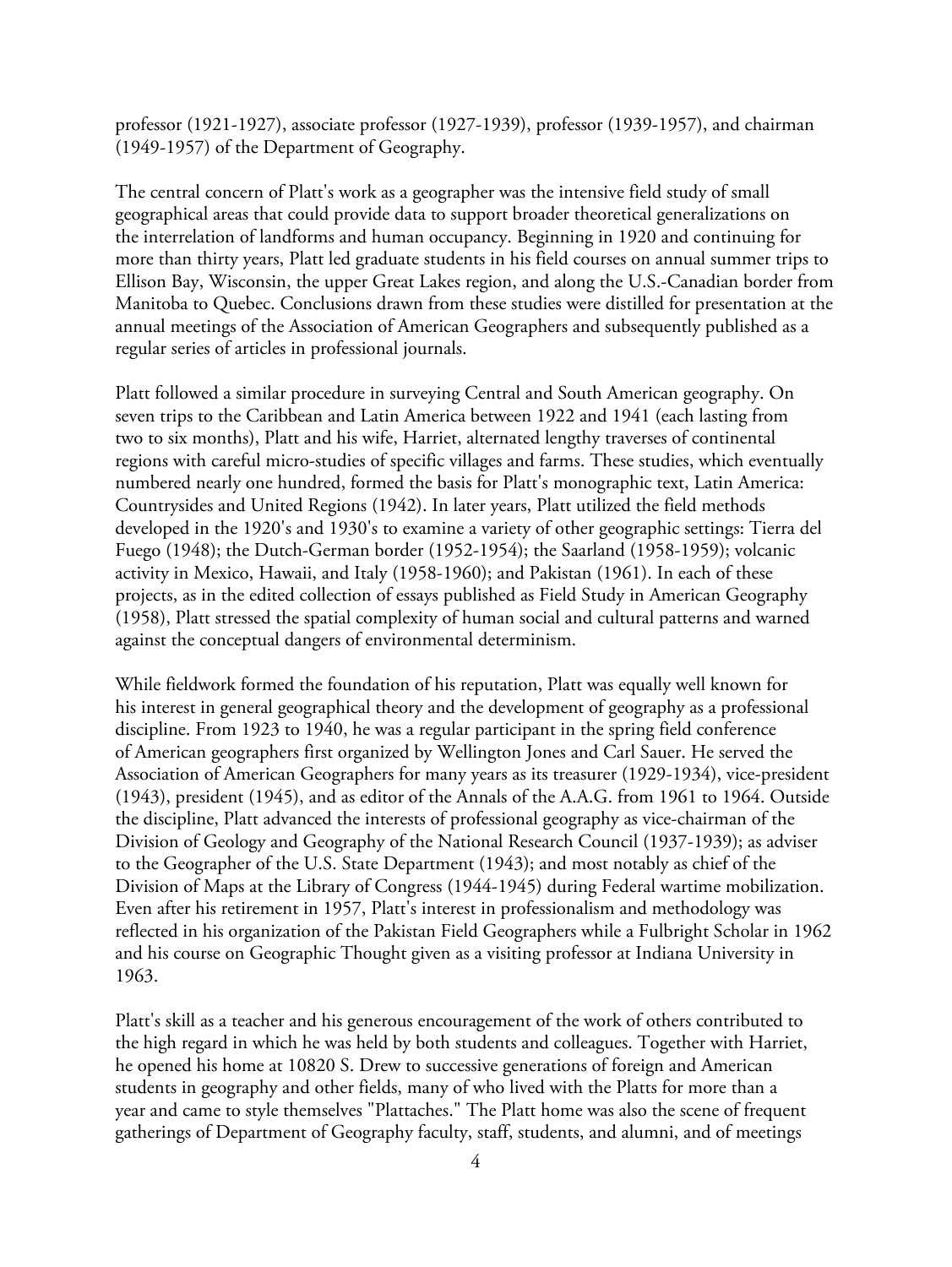with geographers from other universities. Following Platt's death in 1964, several of these friends and colleagues joined in erecting a monument in his memory in Ellison Bay, Wisconsin, on the site of his earliest contributions to field methodology and in tribute to the teacher and scholar who represented "in remarkable degree," as Richard Hartshorne has noted, "the development of American geography during his lifetime."

# **Scope Note**

The Robert S. Platt papers contain student notes, professional correspondence, manuscripts, offprints, lectures, field notes, teaching materials, postcards, photographs, and movie film; notes and research papers from his Department of Geography field courses in the upper Great Lakes region; and editorial correspondence of the Annals of the Association of American Geographers from 1961 to 1963.

# Series I. BIOGRAPHICAL

This series contains a miscellaneous group of materials related to Platt's life, as well as a series of tributes offered by his students and colleagues. Of particular interest are folders devoted to Platt's retirement and the critical appraisals of his career by William Pattison, Richard Hartshorne, and Richard S. Thoman.

# Series II. EARLY NOTES AND PAPERS

Except for items in the first folder, this series of student notes and papers represents Platt's work as a graduate student in the Department of Geography from 1915 to 1920. The lectures by Barrows, Tower, and Cowles preserved in Platt's notes are significant for the information they provide on the intellectual climate of the Department during its early years. That these teachers (and others including Rollin D. Salisbury and Albion Small) were having an important effect on Platt's thinking is apparent from a group of undated geographical notes, evidently written ca. 1916; in these notes, Platt compares definitions of geography offered in Departmental courses with those found in standard dictionaries, and counter-poses his own reflections on the nature of the discipline.

# Series III. PROFESSIONAL CORRESPONDENCE

Platt's professional correspondence includes a number of important exchanges with such colleagues as Harlan H. Barrows, Richard Hartshorne, Wellington D. Jones, and Derwent Whittlesey. In the case of Hartshorne, Platt considered certain letters to be of such theoretical consequence that they were separated for use in teaching his course on Geographic Thought at Indiana University in 1963. The professional correspondence also contains letters related to Platt's work with the Association of American Geographers, the Library of Congress, the National Research Council, and the U.S. State Department and War Department.

#### Series IV. WRITINGS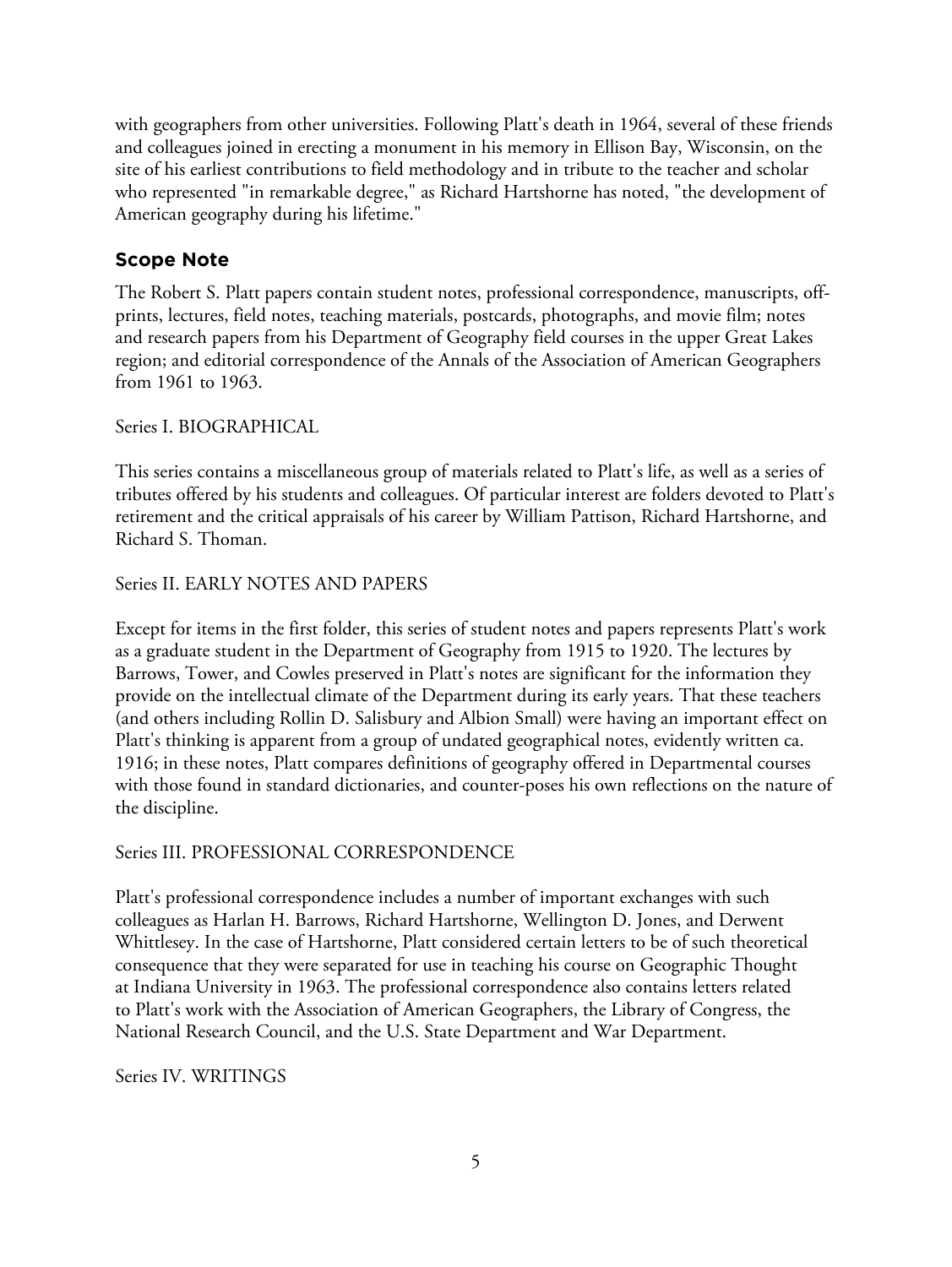The writings in this series have been divided into three sub-series: Books and Articles and Addresses and Lectures arranged alphabetically by title, followed by Book Reviews organized alphabetically by the last name of the author or editor. Individual folders in the Books and Articles section typically contain manuscripts and offprints, but they may also include outlines and correspondence or notes by Platt such as those found on the manuscript chapters of American Geography: Inventory and Prospect. Several autobiographical writings containing Platt's comments on his career and the development of American geography should also be noted: "Being a Geographer"; "My Unfinishing School" and "My Photogenic Finish;" "Around the World in 47 Years"; "Glimpses of the Decades"; and "A Half-Century of Geography and Geographers."

#### Series V. FIELD NOTES

Notes in this series record Platt's field observations throughout his career, from a trip to the Fox Valley as a graduate student to travels in Spain and Morocco in the year before his death. The notes have been organized into five general geographical categories (United States and Canada; Bermuda; Latin America and Caribbean; and Europe and North America), and within each category have been arranged chronologically by year. The notes on Bermuda collected in the spring and fall of 1919 served as the basis for his 1920 Ph.D. dissertation, "Resources and Economic Interests of the Bermudas."

# Series VI. DEPARTMENTAL AND TEACHING MATERIALS

Apart from a small group of administrative materials, this series is devoted largely to notes and correspondence related to regular geography courses taught by Platt from 1920 to 1963. Included are records of his earliest teaching experiences at Changsha at Yale in China and in the U.S. Army during World War I, and a group of materials from his courses on Geographic Thought and Methodology given at the University of Chicago and Indiana University late in his life.

Letters of recommendation in this series are restricted until 2035.

#### Series VII. GREAT LAKES FIELD COURSES

Material in this series records the work of Platt and his students in the field from 1920 to 1951. Within the group of folders devoted to each year's trip, Platt's correspondence and notes on travel arrangements and field instructions are followed by printed maps indicating the general area being surveyed, manuscript reports and maps compiled by students in the field, and final research papers prepared by students for course credit.

#### Series VIII. ANNALS OF THE AMERICAN ASSOCIATION OF GEOGRAPHERS

This series contains the editorial files accumulated by Platt during his tenure as editor of the Annals of the A.A.G. (1961-1964). General editorial correspondence is followed by letters and referees' reports on individual published articles arranged by issue.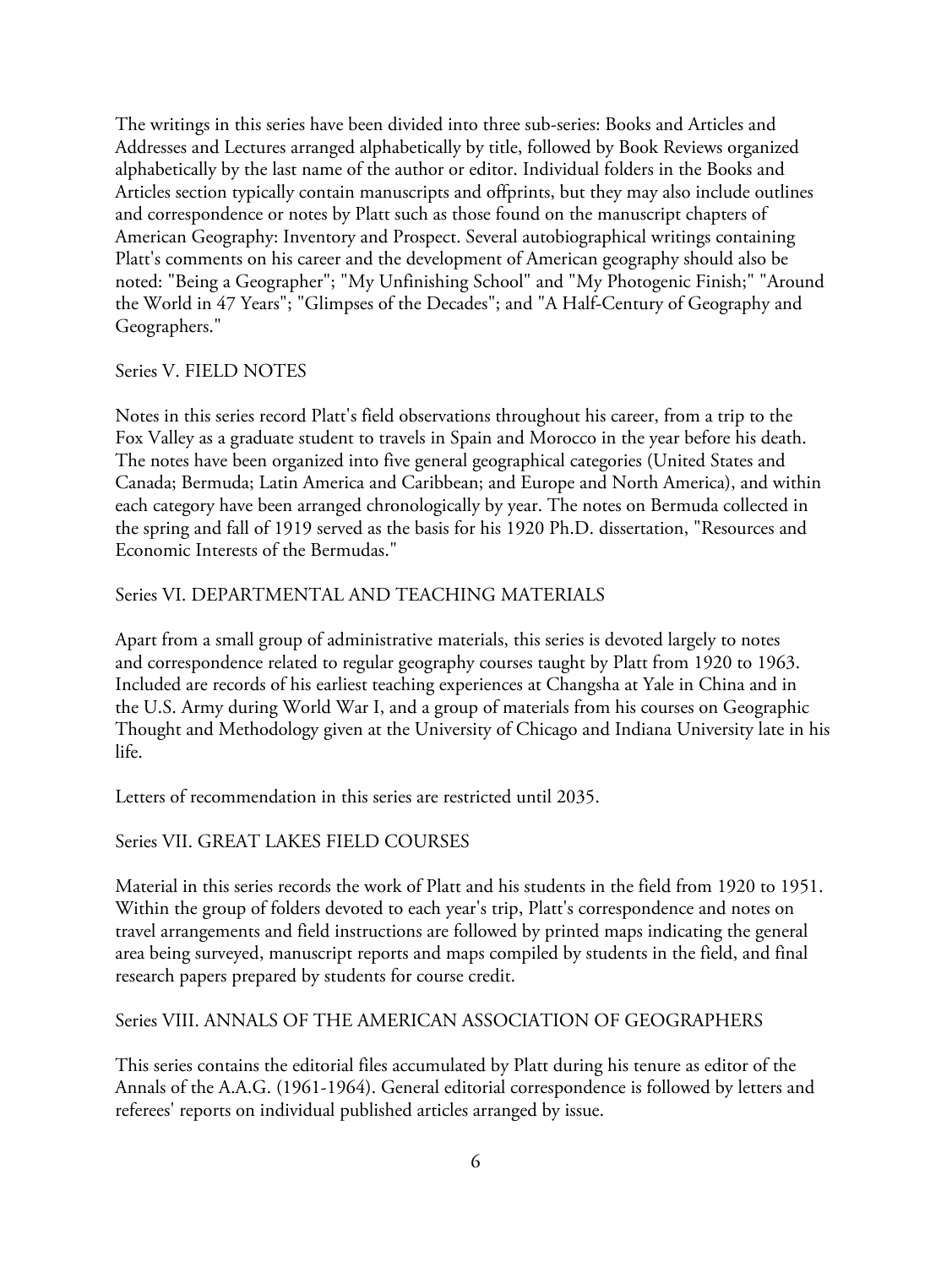All records in this series are restricted until 2014 and may be consulted only upon application to the University Archivist.

Series IX. POSTCARDS

Platt was an avid collector of postcards with geographical views, particularly in the early years of his career. Besides serving as colorful souvenirs of his travels, postcards also met research needs: those depicting the landforms, flora, and industries of Bermuda, for example, proved useful in the writing of his dissertation.

# Series X. PHOTOGRAPHS

Rooted in his early amateur interest in picture taking, Platt's commitment to photography as a research tool was a hallmark of his geographic field technique. Although many of the photographs in this series were intended to appear as illustrations in his published articles, others were taken to serve as permanent records of significant events in his life. Platt recorded student excursions with Rollin Salisbury; his earliest fieldwork at Ellison Bay; the first of the American geographers' spring field conferences; and numerous incidents during annual trips to the upper Great Lakes region. Platt's collection of photographs is also an important source of visual information on the Department of Geography and the varied events at his home in Morgan Park.

Series XI. RESTRICTED

This series contains student evaluative material restricted until 2037.

# **Related Resources**

The following related resources are located in the Department of Special Collections:

http://www.lib.uchicago.edu/e/spcl/

Further information on Robert S. Platt and the Department of Geography can be found in the Presidents' Papers; the papers of Rollin D. Salisbury and Harlan H. Barrows; the Archival General and Biographical Files; the Goode Base Map collection; the Department of Geography records; and the records of the Department of Geography 75th Anniversary Exhibit.

# **Subject Headings**

- Platt, Robert S. (Robert Swanton), 1891-
- Barrows, Harlan H. (Harlan Harland), b. 1877
- University of Chicago. Dept. of Geography
- Association of American Geographers
- Library of Congress. Map Division
- Great Lakes
- Geographers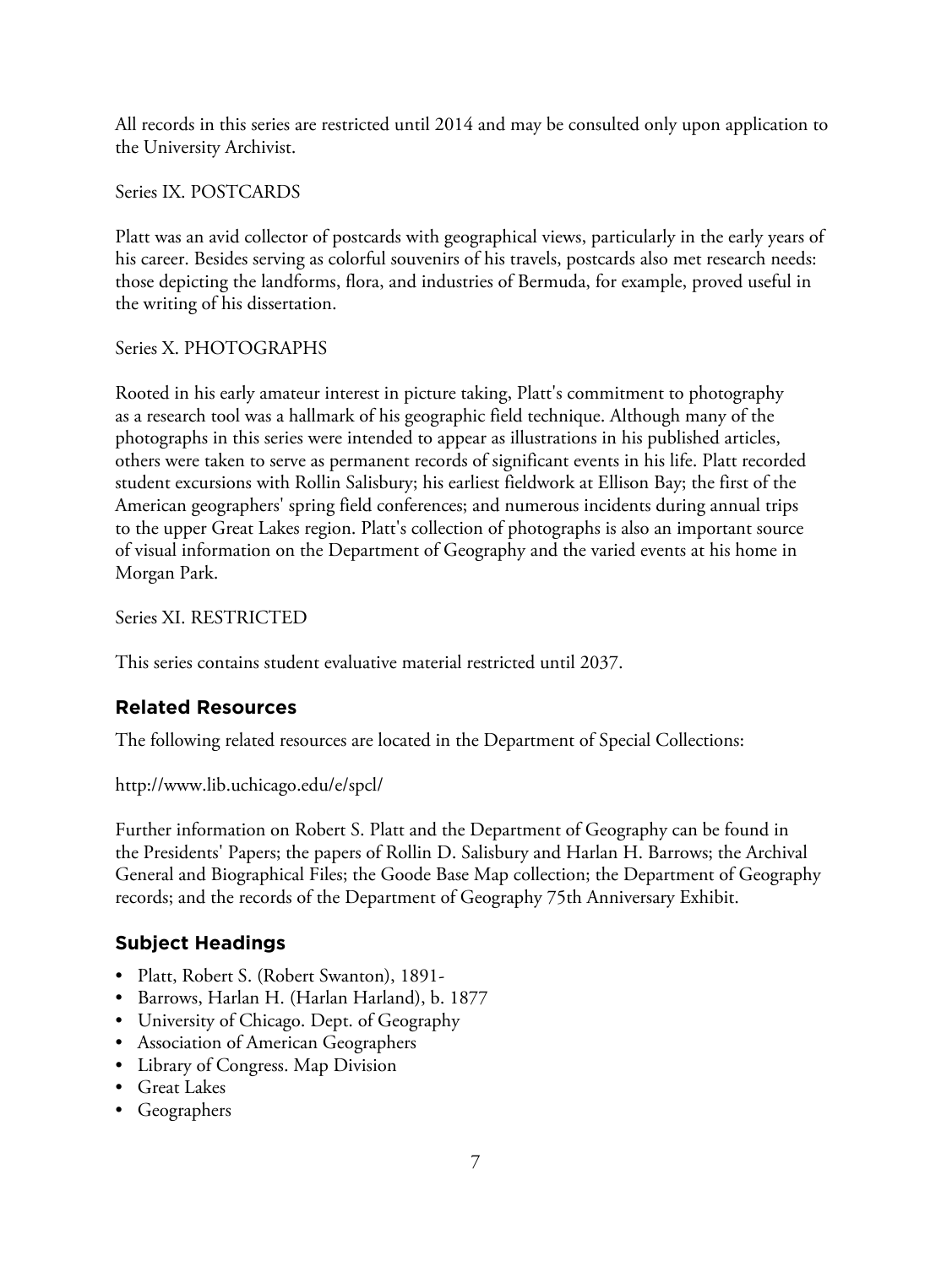## **INVENTORY**

#### **Series I: Biographical**

#### **Box 1**

#### **Folder 1**

Correspondence with parents, 1918-1924

# **Box 1**

#### **Folder 2**

Amateur photographic contest and published photographs, 1924, 1929

## **Box 1**

#### **Folder 3**

Curriculum vitae and miscellaneous biographical information, 1933-1963

#### **Box 1**

#### **Folder 4**

Harriet Shanks Platt, lecture prospectus, undated

#### **Box 1**

## **Folder 5**

Foreign geographic society memberships, 1948-1960

#### **Box 1**

#### **Folder 6**

"Plattweg" reunion, 1957

#### **Box 1**

# **Folder 7**

Book of tributes from colleagues and former students, 1957

#### **Box 1**

#### **Folder 8**

Helen Culver Gold Medal presentation, Geographic Society of Chicago, 1959

## **Box 1**

#### **Folder 9**

Anonymous biographical introduction of RSP, ca. 1959

#### **Box 1**

#### **Folder 10**

"Robert S. Platt: An Appreciation," eulogy by Marvin W. Mikesell, Rockefeller Chapel, March 17, 1964

# **Box 1**

# **Folder 11**

Letters of condolence, 1964

#### **Box 1**

#### **Folder 12**

Descriptions of 10820 S. Drew St. Property (Platt residence), 1965; proposal for housing Amitree organization in residence, 1974; proposal for Platt monument on Niagara escarpment, Ellison Bay, Wisconsin, undated

## **Box 1**

#### **Folder 13**

William Pattison, "An Exercise in the Sociology of Knowledge," 1950

#### **Box 1**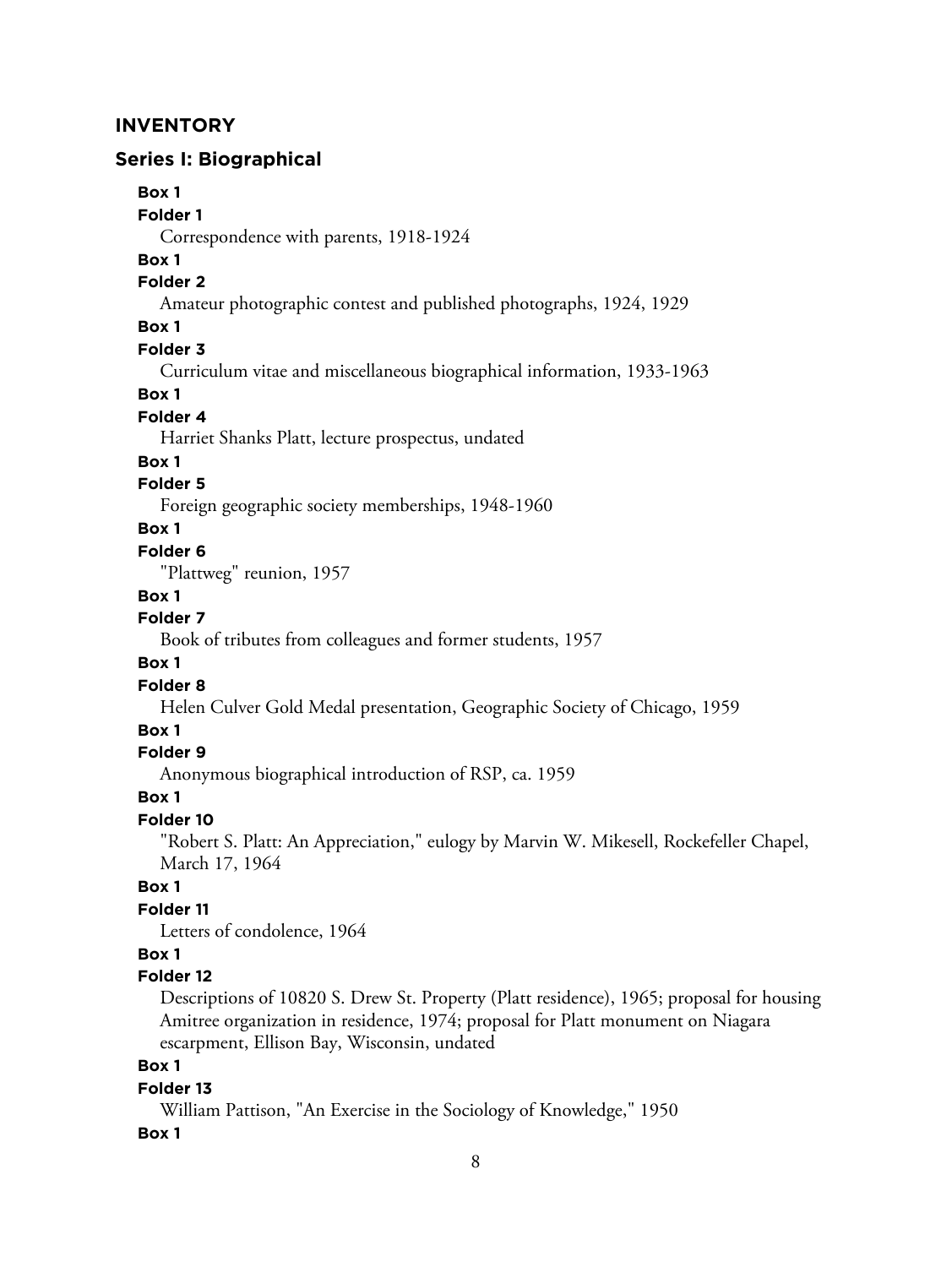#### **Folder 14**

Richard Hartshorne, "Robert S. Platt, 1891-1964," 1964

## **Box 1**

#### **Folder 15**

Richard S. Thoman, "Robert Swanton Platt, 1891-1964," 1980

#### **Series II: Student Notes and Papers**

#### **Box 1**

#### **Folder 16**

Miscellaneous notes, Yale University, 1911-1912

#### **Box 1**

#### **Folder 17**

University of Chicago transcript, 1915-1920

# **Box 1**

#### **Folder 18**

Harlan H. Barrows, The Influence of Geography on American History (Geography 10), Autumn 1915

#### **Box 1**

#### **Folder 19**

Harlan H. Barrows, The Influence of Geography on American History (Geography 10), Autumn 1915

## **Box 2**

# **Folder 1**

Harlan H. Barrows, The Influence of Geography on American History (Geography 10), Autumn 1915

# **Box 2**

### **Folder 2**

Harlan H. Barrows, Conservation of Natural Resources (Geography 12), Winter 1916

## **Box 2**

# **Folder 3**

Harlan H. Barrows, Conservation of Natural Resources (Geography 12), Winter 1916

# **Box 2**

#### **Folder 4**

Harlan H. Barrows, Geographical Influences on the History of the Western United States (Geography 36), Autumn 1916

# **Box 2**

#### **Folder 5**

Harlan H. Barrows, Geography of Illinois (Geography 38), Winter 1917

# **Box 2**

#### **Folder 6**

Walter S. Tower, Geography of South America (Geography 21), Winter 1917

#### **Box 2**

# **Folder 7**

Walter S. Tower, Geography of South America (Geography 21), Winter 1917

## **Box 2**

#### **Folder 8**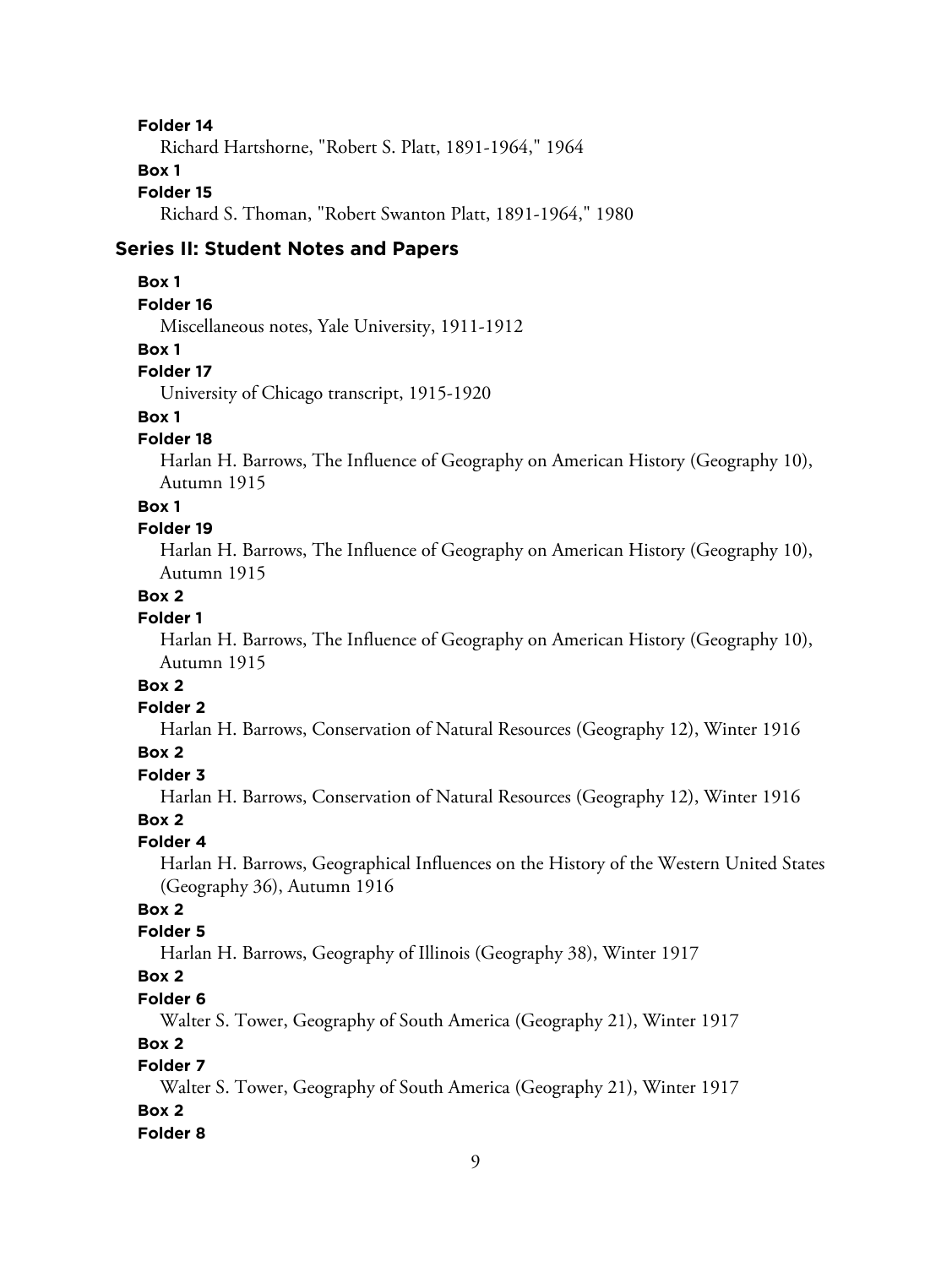Walter S. Tower, Geography of South America (Geography 21), Winter 1917

**Box 3**

# **Folder 1**

Henry C. Cowles, Physiographic Ecology (Botany 34), Spring 1919

#### **Box 3**

## **Folder 2**

Notes on the nature of geography, undated

# **Box 3**

**Folder 3**

Miscellaneous student notes, undated

# **Series III: Professional Correspondence**

# **Box 3**

**Folder 4**

A, general

# **Box 3**

# **Folder 5**

American Geographical Society (includes John K. Wright)

#### **Box 3**

#### **Folder 6**

Association of American Geographers, general

#### **Box 3**

#### **Folder 7**

Association of American Geographers, general, annual meetings

#### **Box 3**

**Folder 8**

Association of American Geographers, general, Constitutional Committee

## **Box 3**

# **Folder 9**

Association of American Geographers, general, Treasurer

#### **Box 3**

**Folder 10**

B, general

#### **Box 3**

#### **Folder 11**

Barrows, Harlan H.

#### **Box 3**

#### **Folder 12**

Bowman, Isaiah

#### **Box 3**

**Folder 13**

Brown, Ralph H.

# **Box 3**

# **Folder 14**

C, general

#### **Box 3**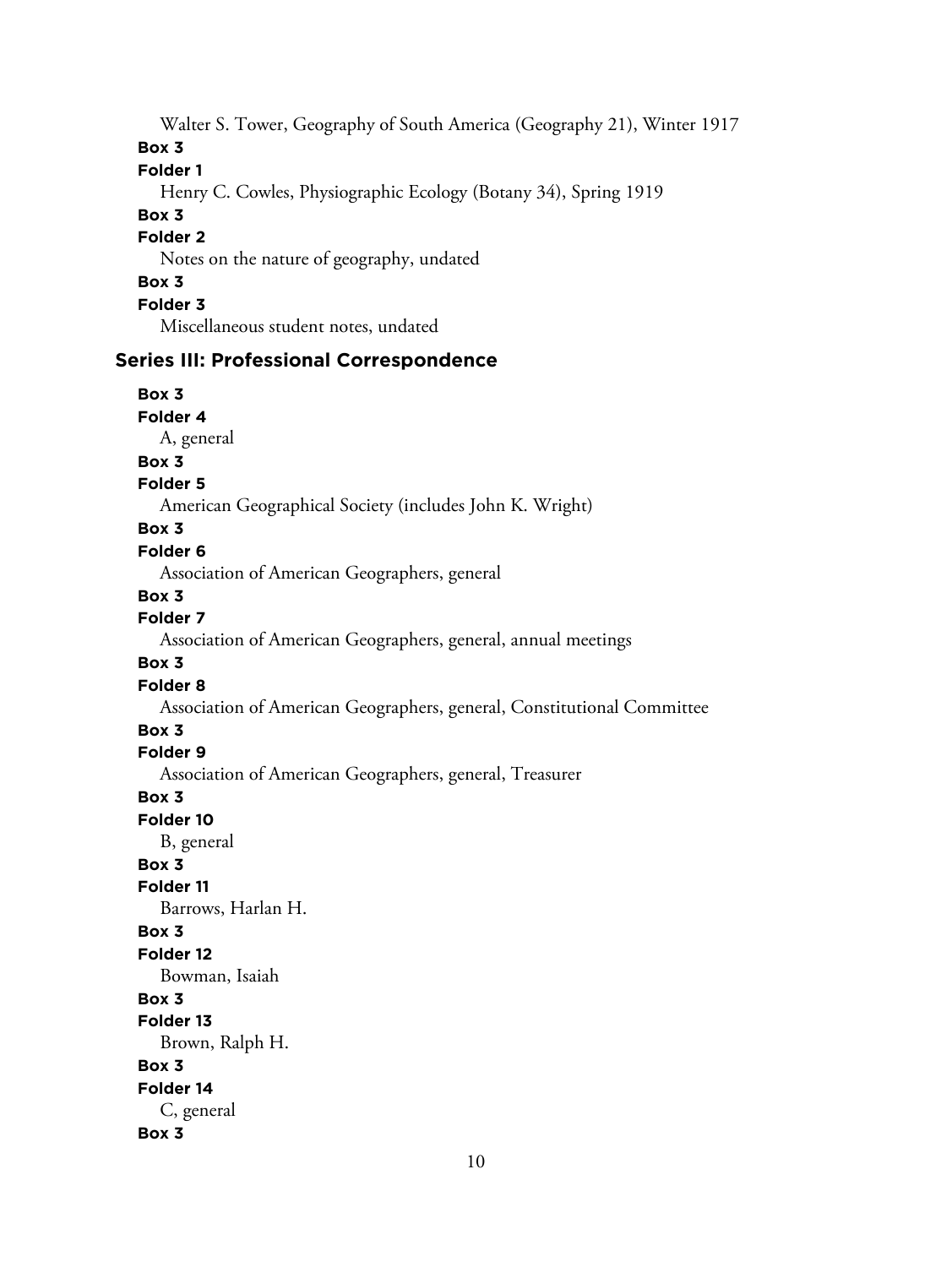**Folder 15** Colby, Charles C. **Box 3 Folder 16** Collier, John **Box 3 Folder 17** D, general **Box 4 Folder 1** Davis, Charles M. **Box 4 Folder 2** E, general **Box 4 Folder 3** F, general **Box 4 Folder 4** Finch, Vernor C. **Box 4 Folder 5** G, general **Box 4 Folder 6** Gamma Alpha Fraternity **Box 4 Folder 7** Ginsburg, Norton S. **Box 4 Folder 8** Guggenheim Memorial Foundation **Box 4 Folder 9** H, general **Box 4 Folder 10** Hanson, Earl P. **Box 4 Folder 11** Haring, C.H. **Box 4 Folder 12** Hartshorne, Richard **Box 4 Folder 13**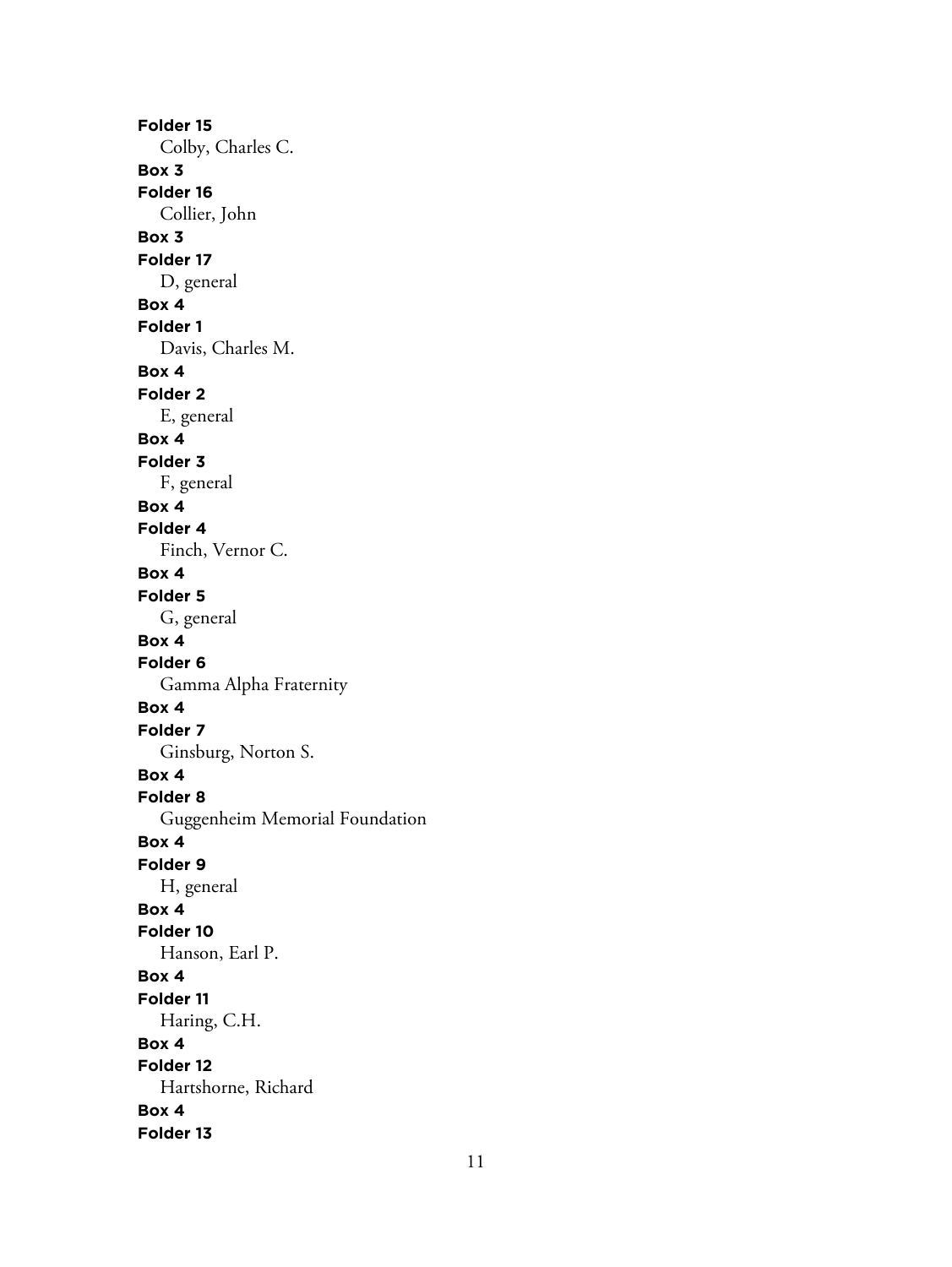Hartshorne, Richard, correspondence used in teaching Geography 520, Indiana University, February 1963 **Box 4 Folder 14** Huang, Kuo Chang **Box 4 Folder 15** I, general **Box 4 Folder 16** J, general **Box 4 Folder 17** James, Preston E. **Box 4 Folder 18** Jefferson, Mark **Box 4 Folder 19** Joerg, W.L.G. **Box 4 Folder 20** Jones, Chester Lloyd **Box 4 Folder 21** Jones, Clarence F. **Box 4 Folder 22** Jones, Stephen **Box 5 Folder 1** Jones, Wellington D. **Box 5 Folder 2** K, general **Box 5 Folder 3** Kollmorgen, Walter M. **Box 5 Folder 4** L, general **Box 5 Folder 5** Library of Congress, general **Box 5 Folder 6**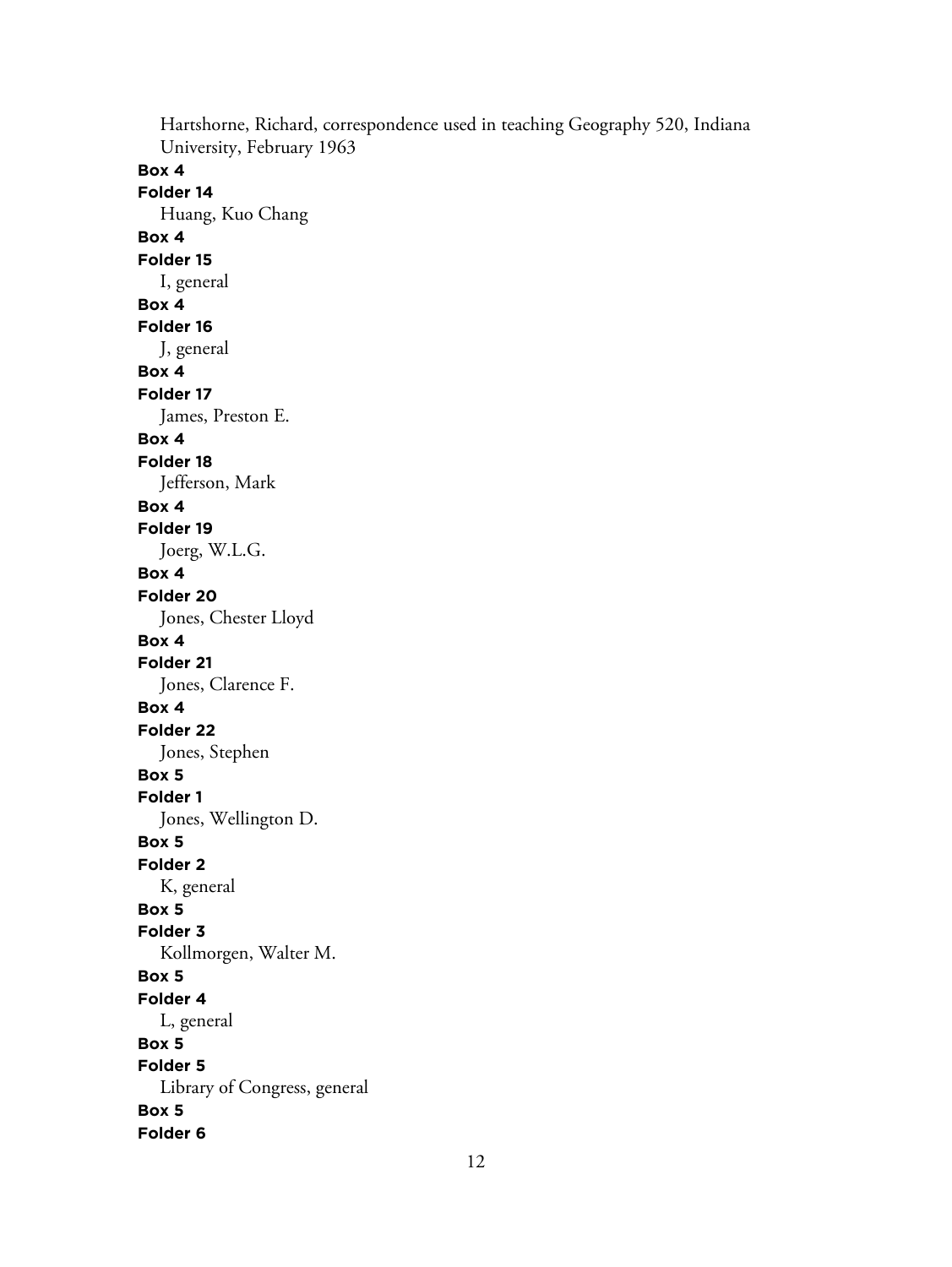Library of Congress, Divison of Maps **Box 5 Folder 7** Longmans, Green and Co. **Box 5 Folder 8** Longwell, Chester R. **Box 5 Folder 9** M, general **Box 5 Folder 10** Martin, Lawrence **Box 5 Folder 11** N, general **Box 5 Folder 12** National Research Council, Division of Geology and Geography **Box 5 Folder 13** National Science Foundation **Box 5 Folder 14** O-P, general **Box 5 Folder 15** Philbrick, Allen K. **Box 5 Folder 16** Q-R, general **Box 5 Folder 17** Redfield, Robert **Box 6 Folder 1** S, general **Box 6 Folder 2** Schmieder, Oscar **Box 6 Folder 3** Smith, Guy-Harold **Box 6 Folder 4** Smith, J. Russell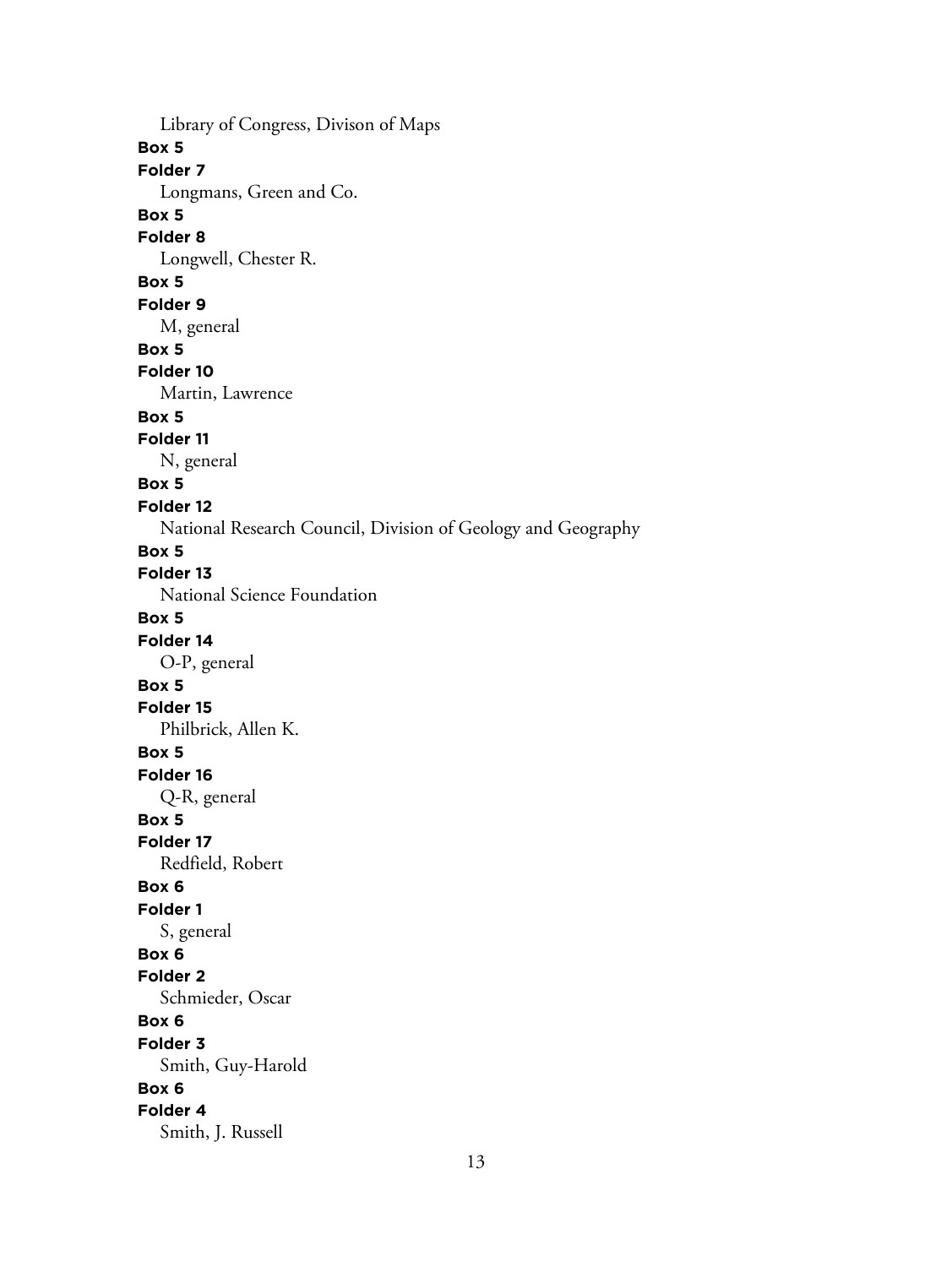**Box 6 Folder 5** Smith, Joe Patterson **Box 6 Folder 6** Social Science Research Committee **Box 6 Folder 7** T, general **Box 6 Folder 8** Torkelson, M.W. **Box 6 Folder 9** U, general **Box 6 Folder 10** U.S. State Department, general (includes Cordell Hull) **Box 6 Folder 11** U.S. State Department, general (includes Cordell Hull), Office of the Geographer **Box 6 Folder 12** U.S. War Department, Military Intelligence (G-2) **Box 6 Folder 13** V, general **Box 6 Folder 14** Visher, Stephen S. **Box 6 Folder 15** W, general **Box 6 Folder 16** Whitaker, J. Russell **Box 6 Folder 17** Whittlesey, Derwent **Box 6 Folder 18** Y-Z, general **Series IV: Writings Box 7**

**Folder 1**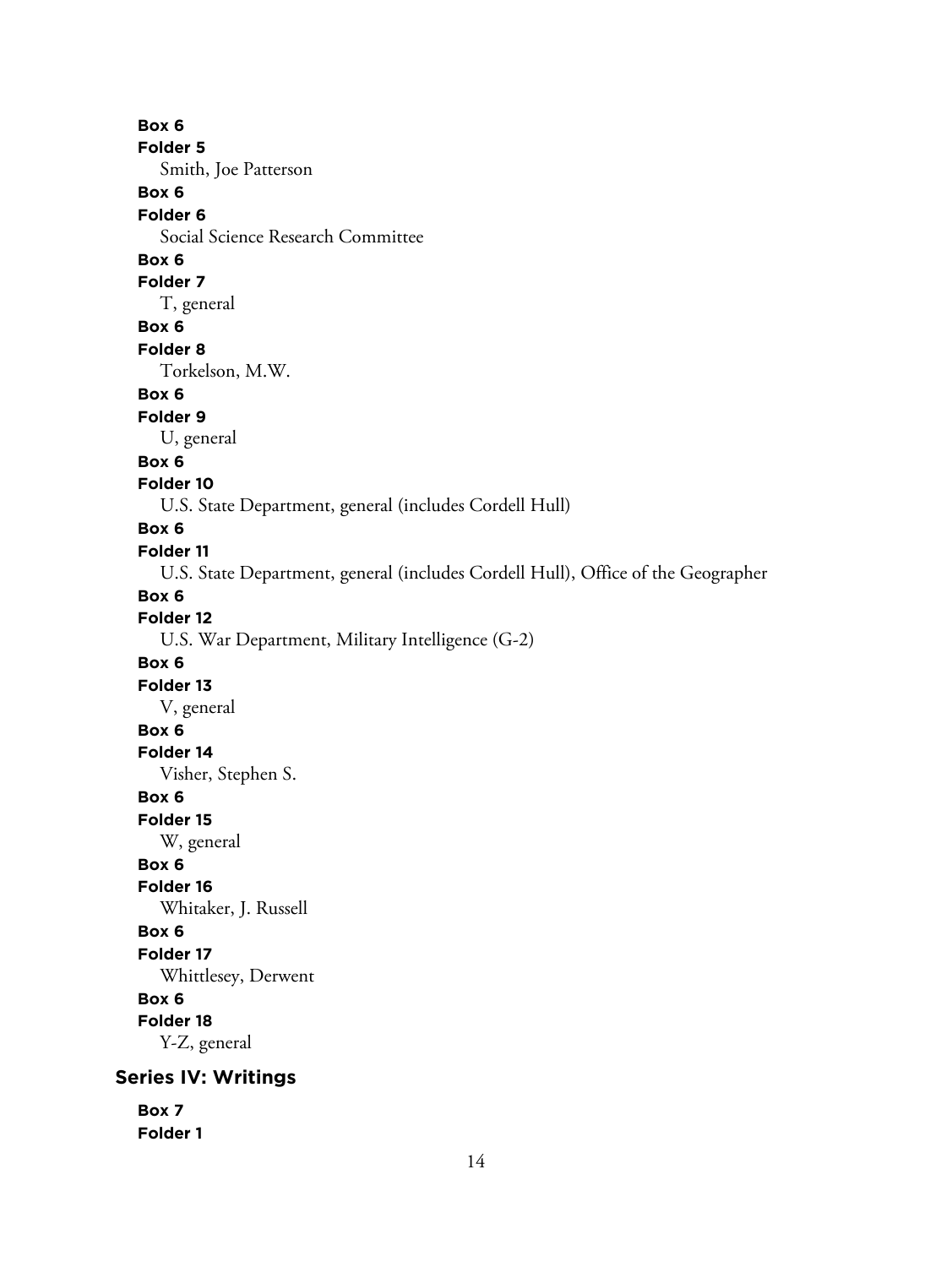Bibliographies of published works by RSP

## **Box 7**

# **Folder 2**

"An Air Traverse of Central America," 1934

#### **Box 7**

#### **Folder 3**

"America, War, and Waves of the Future: An Analysis of National Agreement and Disagreement," 1941

# **Box 7**

# **Folder 4**

American Geography: and Prospect, James, Jones, and Wright, eds. (1954)

# **Box 7**

#### **Folder 5**

"Anomalous Panama," 1929

# **Box 7**

# **Folder 6**

"Being a Geographer," 1947

## **Box 7**

#### **Folder 7**

"Brazilian Capitals and Frontiers," Parts I and II, 1954-1955

# **Box 7**

# **Folder 8**

"Can the Americas Be United for Defense?" 1940

#### **Box 7**

#### **Folder 9**

"Central American Railways and the Pan-American Route," 1926

#### **Box 7**

# **Folder 10**

"A Classification of Manufactures, Exemplified by Porto Rican Industries," 1927

## **Box 7**

#### **Folder 11**

"Coffee Plantations of Brazil: A Comparison of Occupance Patterns in Established and Frontier Areas," 1935

# **Box 7**

# **Folder 12**

"Critical Spots in Latin America," undated

# **Box 7**

#### **Folder 13**

"A Cross Section of Central America in Costa Rica," 1923

#### **Box 7**

# **Folder 14**

"Cuba, Haiti and Santo Domingo," 1923

# **Box 7**

#### **Folder 15**

"A Detail of Regional Geography: Ellison Bay Community as an Industrial Organism," 1928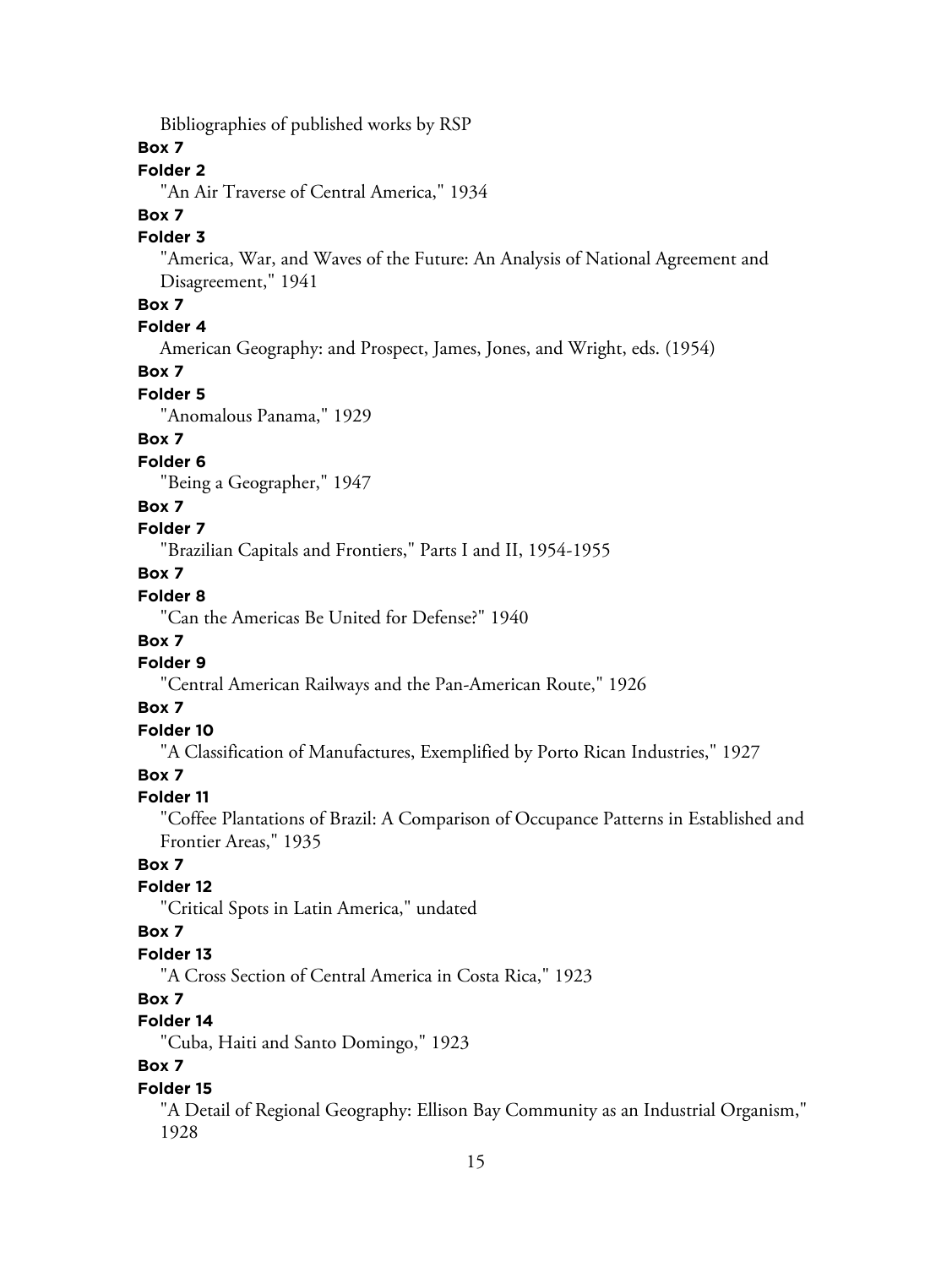#### **Box 7**

#### **Folder 16**

"Determinism in Geography," 1948

# **Box 7**

#### **Folder 17**

"Development and Problems of Land Transport in Latin America," 1940

#### **Box 7**

#### **Folder 18**

"Do We Lack Proper Field Methods and Mapping Techniques?" 1955

# **Box 7**

## **Folder 19**

"Environmentalism versus Geography," 1948

#### **Box 7**

#### **Folder 20**

"Exploration and Geography," 1925

# **Box 7**

# **Folder 21**

"Field Approach to Regions," 1935

#### **Box 7**

#### **Folder 22**

Field Study in American Geography: The Development of Theory and Method Exemplified by Selections (1959)

# **Box 8**

# **Folder 1**

"Field Study of Republic, Michigan: A Community in the Marquette Iron Range," 1928

# **Box 8**

#### **Folder 2**

A Geographical Study of the Dutch-German Border (1958), manuscript

# **Box 8**

#### **Folder 3**

A Geographical Study of the Dutch-German Border (1958), manuscript, maps

#### **Box 8**

# **Folder 4**

A Geographical Study of the Dutch-German Border (1958), manuscript, published copy

#### **Box 8**

# **Folder 5**

"Geography of a Sugar District: Mariel, Cuba," 1929

# **Box 8**

# **Folder 6**

Handbook of Latin American Studies (1938, 1939)

# **Box 8**

#### **Folder 7**

"Harlan H. Barrows," 1961

# **Box 8**

**Folder 8**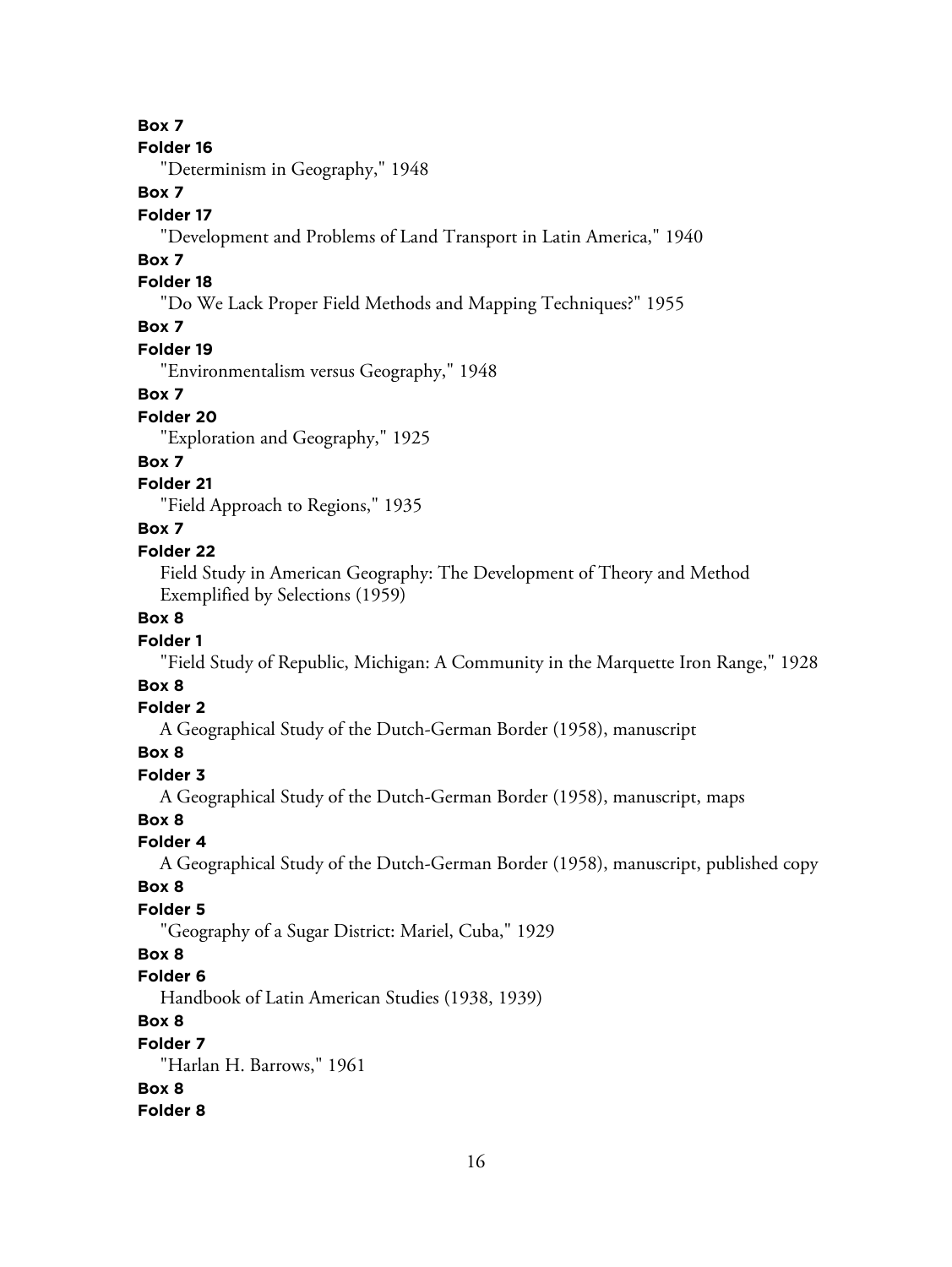"The Influence of Volcanoes on People: A Study of Human Response to Natural Environment," 1959

#### **Box 8**

#### **Folder 9**

Writings

- "Items in the Chilean Pattern of Occupance," 1934
- "Items in the Haitian Pattern of Occupance," undated abstract
- "Items in the Regional Geography of Panama: With Some Comments on Contemporary Geographic Method," 1938

#### **Box 8**

#### **Folder 10**

Latin America: Country sides and United Regions (1942), outline and correspondence

#### **Box 8**

#### **Folder 11**

Latin America: Country sides and United Regions (1942), outline and correspondence, publicity and reviews

# **Box 8**

#### **Folder 12**

"Latin America in World Affairs," 1941

#### **Box 8**

#### **Folder 13**

"MRA: Help or Hindrance in Our World?" 1955

#### **Box 8**

#### **Folder 14**

"Magdalena Atlipac: A Study in Terrene Occupancy in Mexico," 1933

#### **Box 8**

#### **Folder 15**

"Memorandum on 'Large Scale Regional Development' Address by E.S. Draper," undated

#### **Box 8**

#### **Folder 16**

"Mining Patterns of Occupance in Five South American Districts," 1933

#### **Box 9**

#### **Folder 1**

"My Unfinishing School: An Unsuccess Story," 1959, and "My Photogenic Finish: A Success Story," 1960

#### **Box 9**

#### **Folder 2**

Writings

- "A New Capital for Brazil?" 1952
- "Nicaragua: Revolution and Intervention," 1927
- "A Note by the President," 1946
- "A Note on Rollin D. Salisbury," 1957
- "Notes (Written After Talking with Mr. Harrison, Listening to Mr. Hutchins at the Trustees Dinner, and Reading Mr. Colwell's Approach to the Teachings of Jesus)," 1950

#### **Box 9**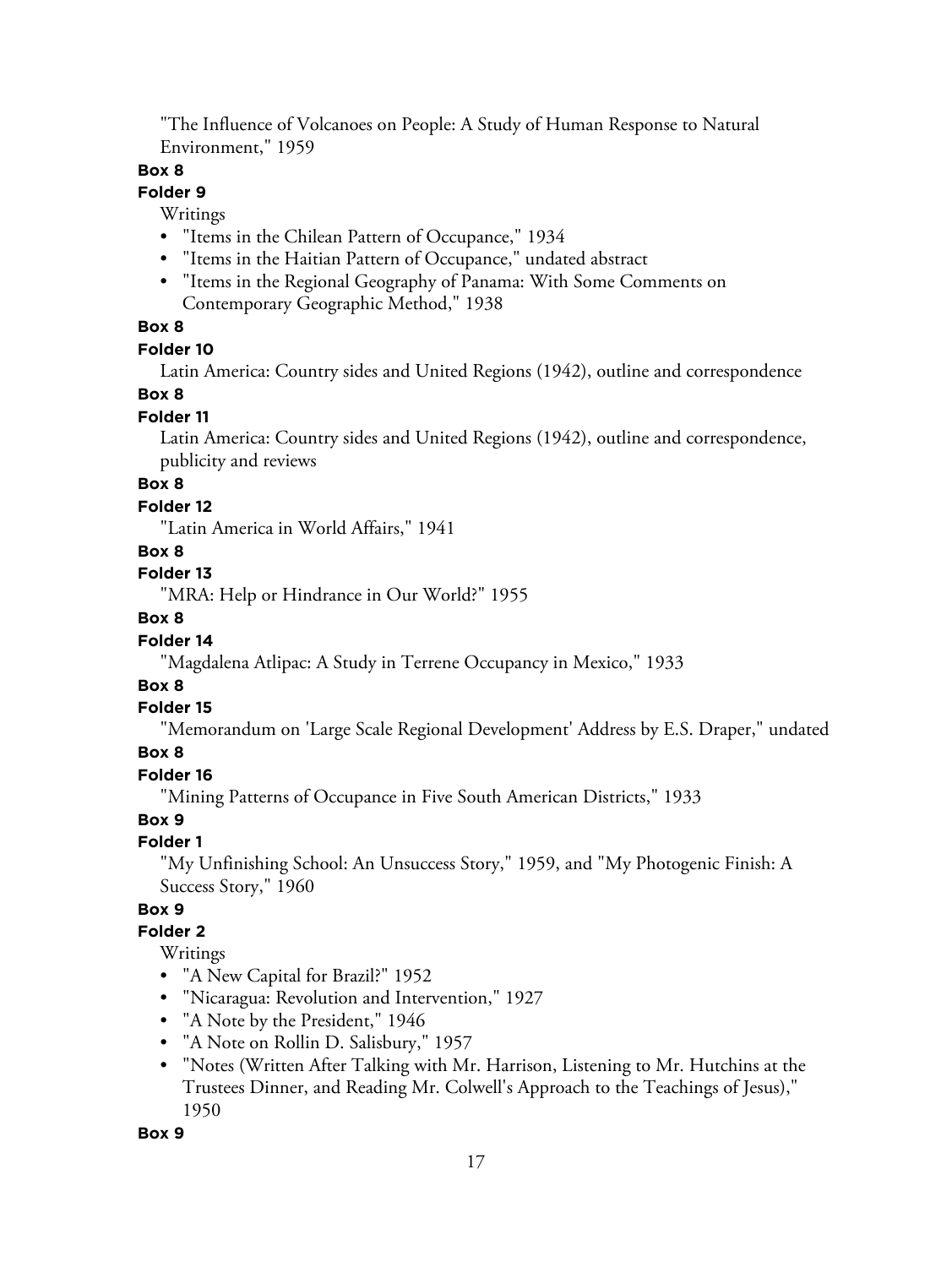#### **Folder 3**

Palestine, undated

# **Box 9**

#### **Folder 4**

"Pattern of Land Occupancy in the Mexican Laguna District," 1930

#### **Box 9**

#### **Folder 5**

"Pattern of Occupance in the Maracaibo Basin," 1934

#### **Box 9**

# **Folder 6**

"Peripheral Items in the Argentine Pattern of Terrene Occupancy," 1931

#### **Box 9**

#### **Folder 7**

"Pirovano: Items in the Argentine Pattern of Terrene Occupance," 1931

#### **Box 9**

#### **Folder 8**

Writings

- "Political Geography," 1950
- "Porto Rico, Jamaica, and Martinique," 1923

#### **Box 9**

# **Folder 9**

"Problems of Our Time," 1945

## **Box 9**

#### **Folder 10**

"Quotations on Function, Process, Organization, Dynamic Spatial Relations, Spatial-Temporal Pattern, System of Operations, as Distinct from Static Uniform Homogeneous Areal Differentiation, in Publications of 1928-1957, R.S. Platt," undated

#### **Box 9**

#### **Folder 11**

"Reconnaissance in British Guiana, with Comments on Microgeography," 1939

#### **Box 9**

#### **Folder 12**

"Reconnaissance in Dynamic Regional Geography: Tierra del Fuego," 1949

# **Box 9**

# **Folder 13**

Regional planning, undated

# **Box 9**

#### **Folder 14**

"Regionalism in World Order," 1943

# **Box 9**

# **Folder 15**

"Resources and Economic Interests of the Bermudas" (Ph.D. dissertation, University of Chicago, 1920), correspondence

#### **Box 9**

#### **Folder 16**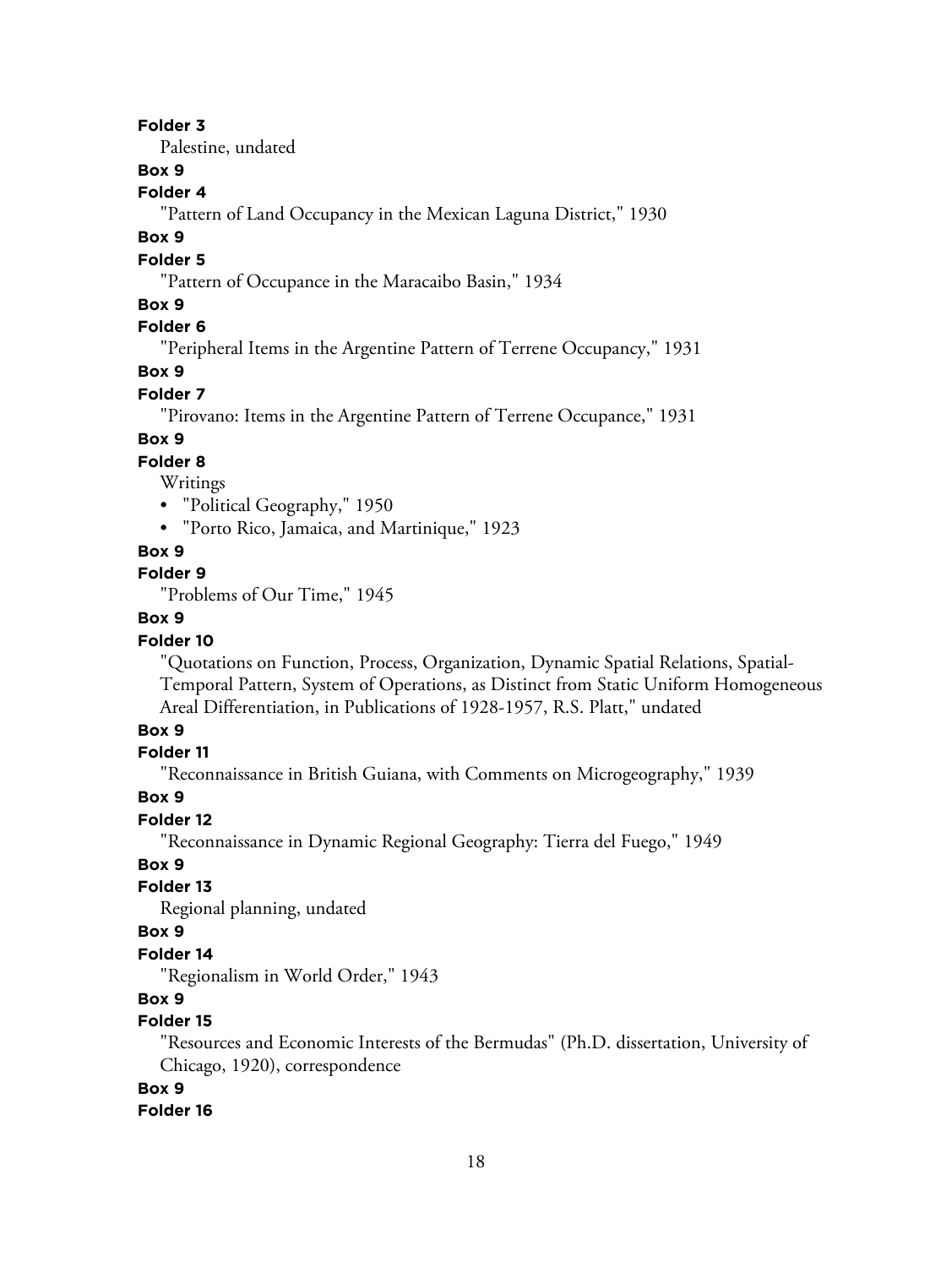"Resources and Economic Interests of the Bermudas" (Ph.D. dissertation, University of Chicago, 1920), manuscript and abstract

#### **Box 9**

## **Folder 17**

"A Review of Regional Geography," 1957

#### **Box 9**

#### **Folder 18**

"The Rise of Cultural Geography in America," 1952

#### **Box 9**

#### **Folder 19**

"The Saarland, an International Borderland: Social Geography from Field Study of Nine Border Villages," 1961, correspondence, grant proposal, maps

#### **Box 9**

#### **Folder 20**

"The Saarland, an International Borderland: Social Geography from Field Study of Nine Border Villages," 1961, manuscript and offprint

# **Box 9**

#### **Folder 21**

"Significance of the Location of Bermuda," 1921

#### **Box 10**

# **Folder 1**

"Six Farms in the Central Andes," 1932

# **Box 10**

#### **Folder 2**

"South Range, Keweenaw Copper Country: A Mining Pattern of Land Occupancy," 1932

# **Box 10**

#### **Folder 3**

"Statement by Two Geographers," 1959

## **Box 10**

## **Folder 4**

Suggestions Concerning Desirable Lines of Research in the Fields of Geology and Geography, Bastin, Dunbar, and Platt, eds. (1936)

# **Box 10**

# **Folder 5**

"Summary Memorandum on the Bad River Indian Reservation, Based on Reports of Field Study," 1940

#### **Box 10**

#### **Folder 6**

"Tentative Interpretation of Middle Tennessee," 1927 "Transportation in Inter-Regional Relations," 1949

# **Box 10**

#### **Folder 7**

"An Urban Field Study: Marquette, Michigan," 1931

# **Box 10**

#### **Folder 8**

"Wellington D. Jones," 1957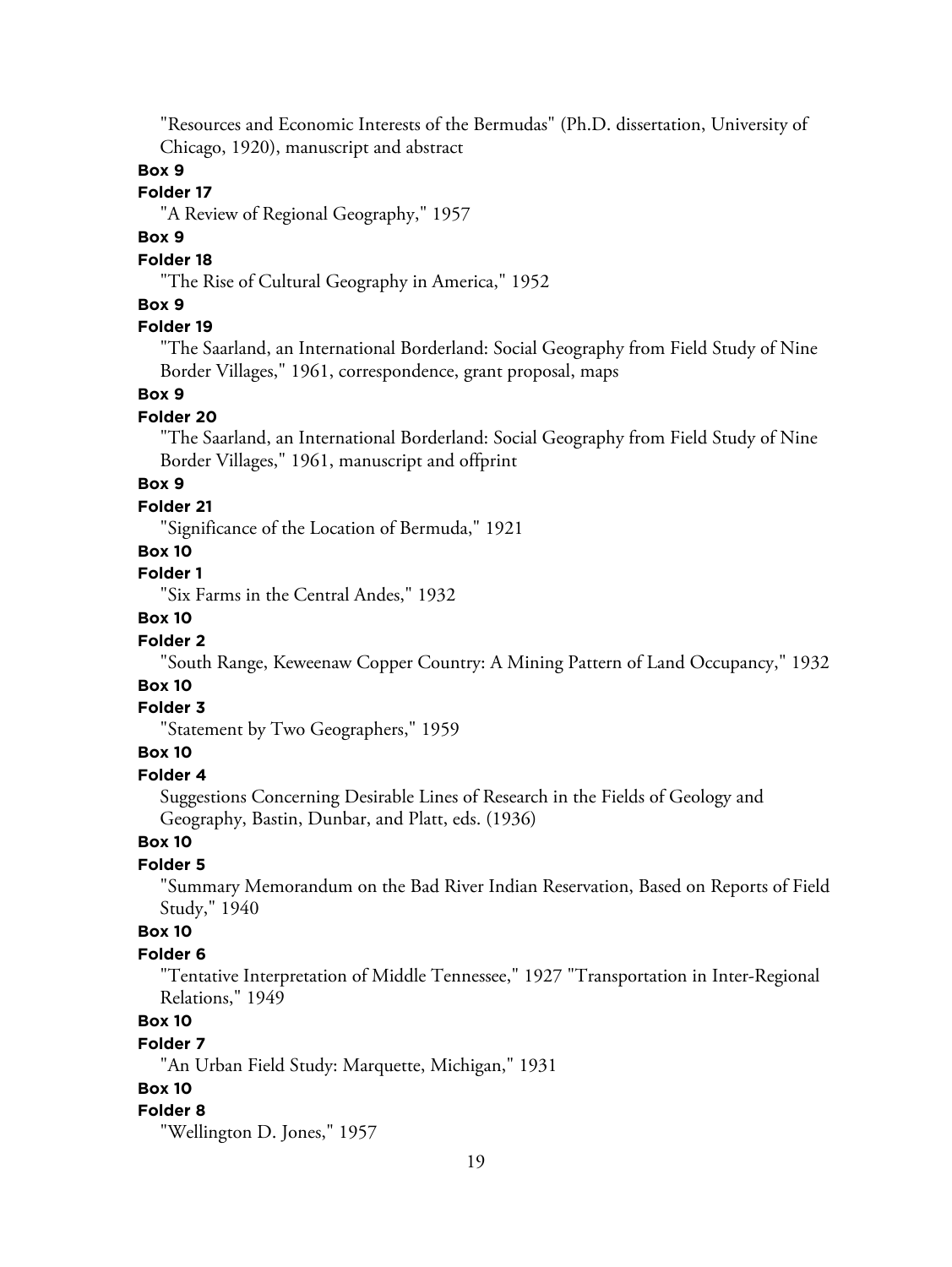**Box 10**

**Folder 9**

"What A Geographer Thinks About," 1961 "Where Do the Cultures Meet?" 1940

**Box 10**

#### **Folder 10**

"Working on the Professor's Terms," 1952 Addresses and Lectures

# **Box 10**

# **Folder 11**

"Around the World in 47 Years," 1962

# **Box 10**

# **Folder 12**

Writings

- "The Bermuda Islands," 1920
- "Blueprint for Hemisphere Defense," 1941
- "Bordering on Geology," 1948

# **Box 10**

# **Folder 13**

Writings

- "Boundary between Canada and U.S.," 1953
- "Boundary Reconnaissance in Europe," 1954

# **Box 10**

# **Folder 14**

"Can We Avoid Determinism?" 1947

## **Box 10**

#### **Folder 15**

"Chasing a European Boundary," 1954

#### **Box 10**

## **Folder 16**

Clark Lectures, 1950

## **Box 10**

#### **Folder 17**

Writings

- "Comparative Religions," 1937
- "Conflicting Territorial Claims in the Upper Amazon," 1937

# **Box 10**

# **Folder 18**

"Contributions of Geographers in Latin American Studies," 1961

# **Box 10**

## **Folder 19**

"Critical Spots in Latin America," 1939

# **Box 10**

#### **Folder 20**

"Destruction and Resettlement around Volcanoes," 1961

# **Box 10**

# **Folder 21**

Writings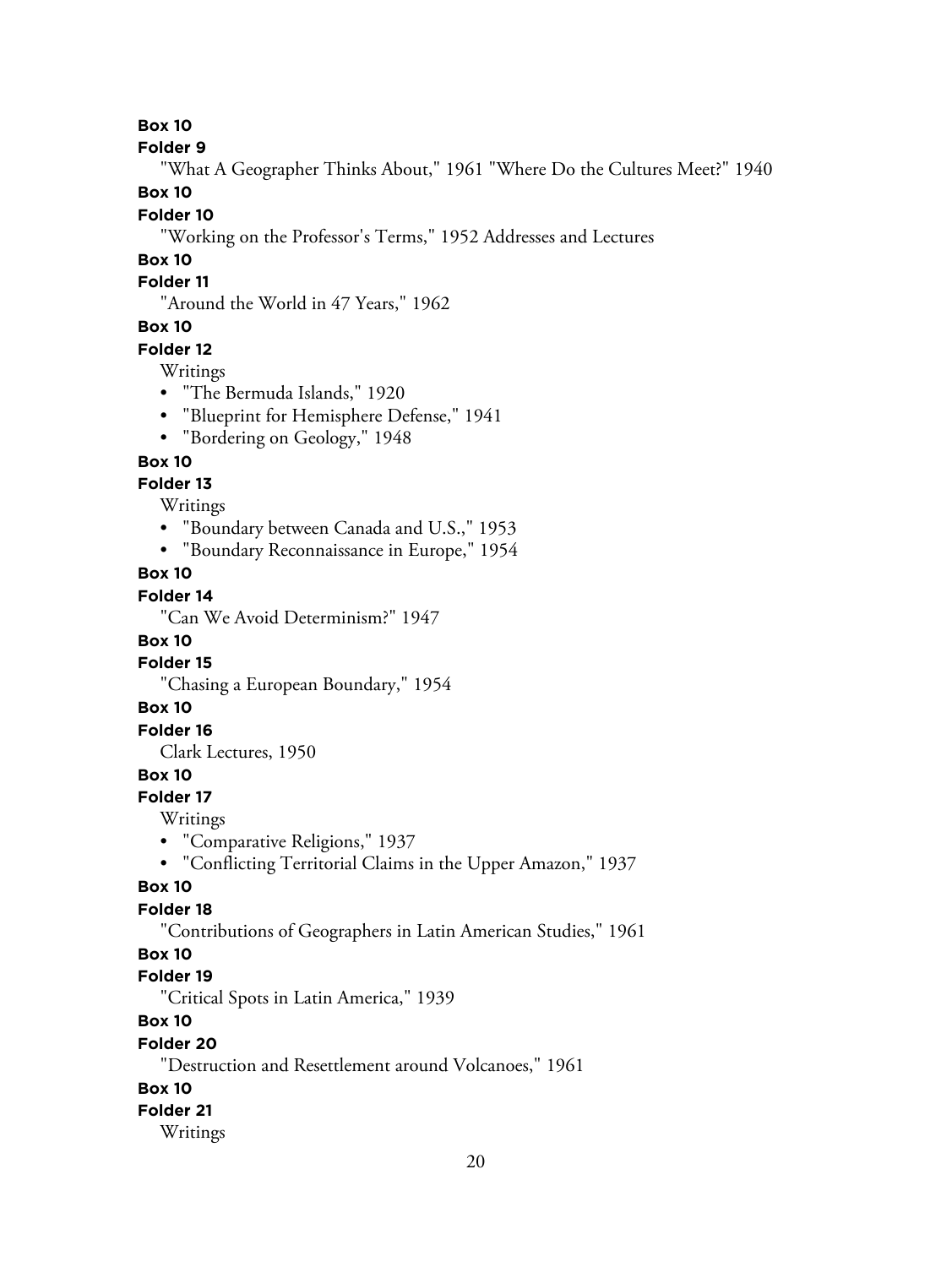- "Development of Field Study, Theory, and Method," 1961
- "Dutch-German Border," 1955

# **Box 10**

# **Folder 22**

Writings

- "Economic Union for the Americas," 1940
- "Experiences in Germany," 1951

#### **Box 11**

## **Folder 1**

Writings

- "Geographical Aspects of Paricutin Volcano," 1961
- "The Geographical Region," 1957
- "Geography of Airways," 1946
- "Geography of Religion," 1961

#### **Box 11**

# **Folder 2**

"Glimpses of the Decades," 1954

#### **Box 11**

**Folder 3**

"Goings-On in Field Work," 1958

#### **Box 11**

#### **Folder 4**

"A Half Century of Geography and Geographers," 1963

#### **Box 11**

#### **Folder 5**

Writings

- "Impressions of Africa," 1961
- "Inter-American Transportation," 1941

#### **Box 11**

**Folder 6**

"Introductory Field Study," 1951

#### **Box 11**

**Folder 7**

"A Latin Americanist Looks at Africa," 1961

#### **Box 11**

# **Folder 8**

Lectures in Brazil, 1947

#### **Box 11**

**Folder 9**

"Life in a Chinese City," 1921

#### **Box 11**

**Folder 10**

Writings

- "My Discovery of Palestine," 1927
- "My Religious Exposure," 1954

#### **Box 11**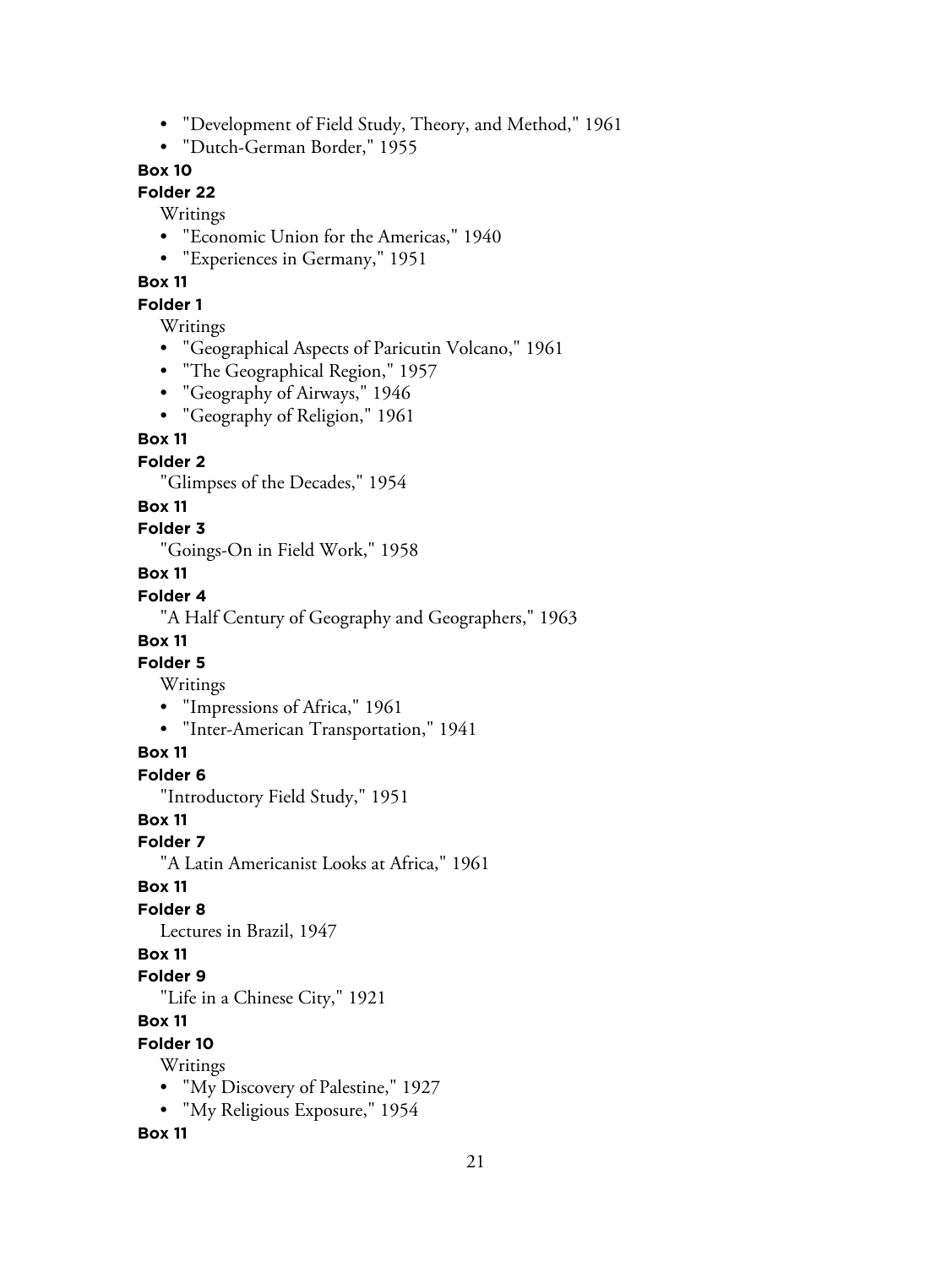#### **Folder 11**

Writings

- "Natural Boundaries?" 1951
- "Nature of Research in Geography," 1951

#### **Box 11**

**Folder 12**

"Palestine," [1925]

# **Box 11**

# **Folder 13**

Writings

- "Patterns of World Transport, Airwise and Otherwise," 1945
- "Perambulations of Recent Weeks," 1956
- "Problems in Adjustment of Boundaries," 1958
- "Problems in Cultural Geography; Plantations; Forms of Land Tenure in Latin America," 1940

#### **Box 11**

#### **Folder 14**

Writings

- "Recent History of Boundary Study," 1951
- "Remarks at the Dedication of the Ralph Brown Room" 1963
- "Talk at Gamma Alpha Smoker," 1921

#### **Box 11**

#### **Folder 15**

Writings

- "What is There to Be Coordinated, and How?" 1940
- "What Do We Have in Washington? What Do We Want?" 1945

#### **Box 11**

# **Folder 16**

Writings

- "Where's Bunker Hill?" 1941
- "World Air Routes," 1945

#### **Box 11**

**Folder 17**

Writings

- Miscellaneous untitled lectures, 1917-1961
- Book Reviews

#### **Box 11**

#### **Folder 18**

Authors A-M

#### **Box 11**

**Folder 19**

Authors N-Z

#### **Series V: Field Notes**

## **Subseries 1: United States and Canada**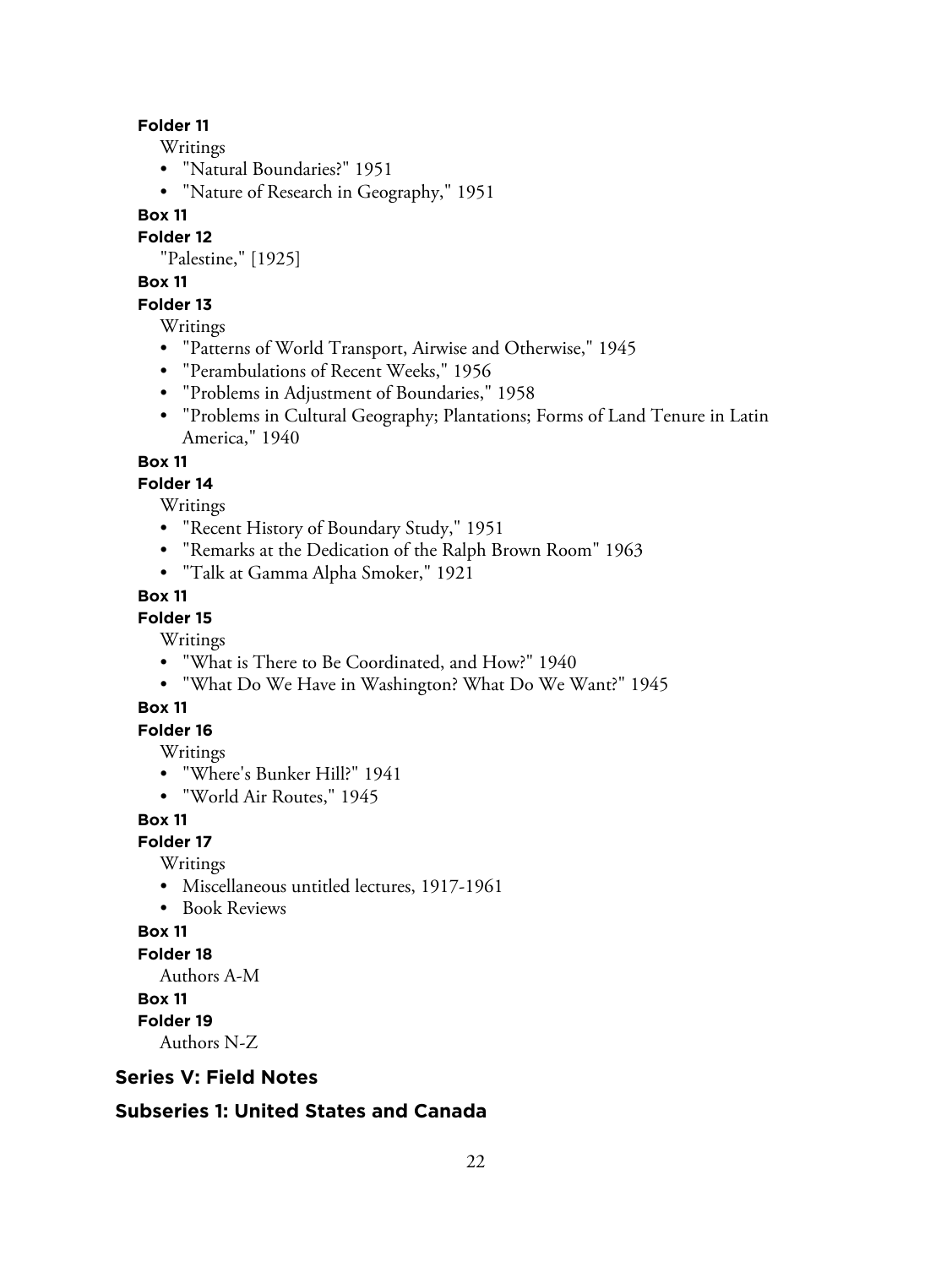# **Box 12**

#### **Folder 1**

1916-1917 (Fox Valley, Illinois)

# **Box 12**

#### **Folder 2**

1919 (Chicago to Washington, D.C.; New York; Massachusetts; Cassville, Illinois)

# **Box 12**

## **Folder 3**

1920 (Ohio; Kentucky; Indiana; Maine; Washington, D.C. to Boston; Wisconsin; Illinois; Arkansas)

#### **Box 12**

#### **Folder 4**

1921 (St. Lawrence Valley; French Lick, Indiana; Wisconsin; Chicago to Boston)

# **Box 12**

#### **Folder 5**

1922 (Pittsburgh to Key West; Texas; Missouri; Arkansas; New York to Chicago)

# **Box 12**

#### **Folder 6**

Field notes, 1923-1925

- 1923 (Michigan)
- 1924 (New York; Pennsylvania; Ontario)
- 1925 (Illinois)

#### **Box 12**

#### **Folder 7**

1926 (Tennessee; Alabama; Florida; Wisconsin)

#### **Box 12**

#### **Folder 8**

1928 (Missouri, New Mexico; Michigan; Georgia; Florida)

#### **Box 12**

**Folder 9**

1929 (Michigan)

#### **Box 12**

**Folder 10**

1951 (Chicago; Wisconsin)

# **Box 12**

**Folder 11**

1952 (Wisconsin)

# **Box 12**

**Folder 12**

1956-1958 (Michigan)

## **Subseries 2: Bermuda**

```
Box 12
Folder 13
  March 1919
Box 13
```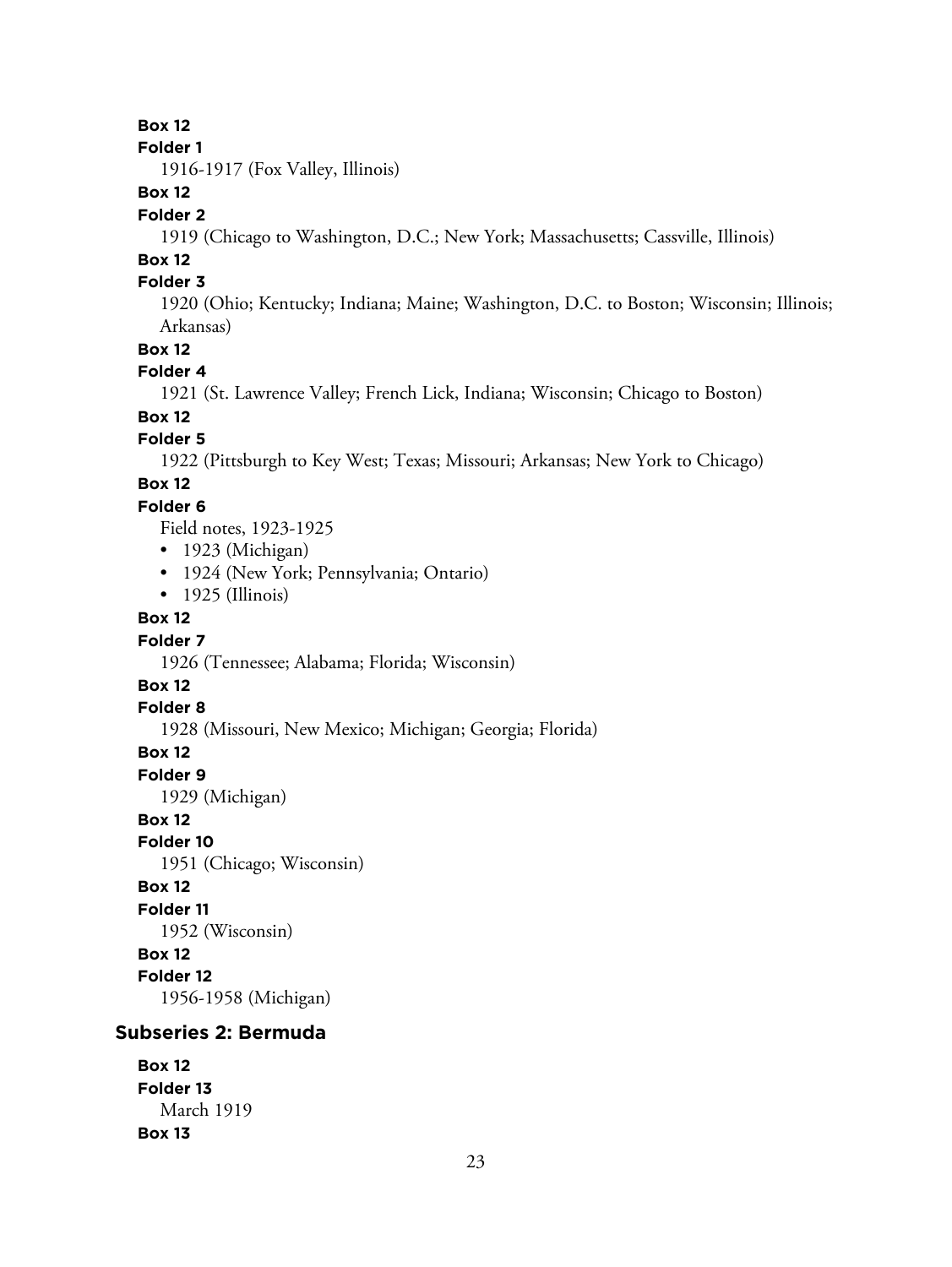#### **Folder 1**

March 1919

# **Box 13**

**Folder 2**

# September 1919

**Box 13**

# **Folder 3**

September-October 1919

# **Box 13**

# **Folder 4**

October 1919

# **Box 13**

**Folder 5**

Map of Soncy Estate, Pembroke

# **Subseries 3: Latin America and Caribbean**

#### **Box 13**

**Folder 6** Latin American Project; proposals, maps, and itineraries **Box 13 Folder 7** 1922 (Venezuela) **Box 13 Folder 8** 1922 (Cuba; Puerto Rico; Panama; Dominican Republic) **Box 14 Folder 1** 1922 (Panama; Costa Rica; Guatemala) **Box 14 Folder 2** 1922 (Honduras; Guatemala; Mexico) **Box 14 Folder 3** 1923 (St. Thomas; Trinidad; Venezuela) **Box 14 Folder 4** 1928 (Cuba; Mexico) **Box 14 Folder 5** 1930 (Peru) **Box 14 Folder 6** 1930 (Colombia; Chile; Argentina; Paraguay; Brazil) **Box 14 Folder 7** 1933 (Colombia; Venezuela)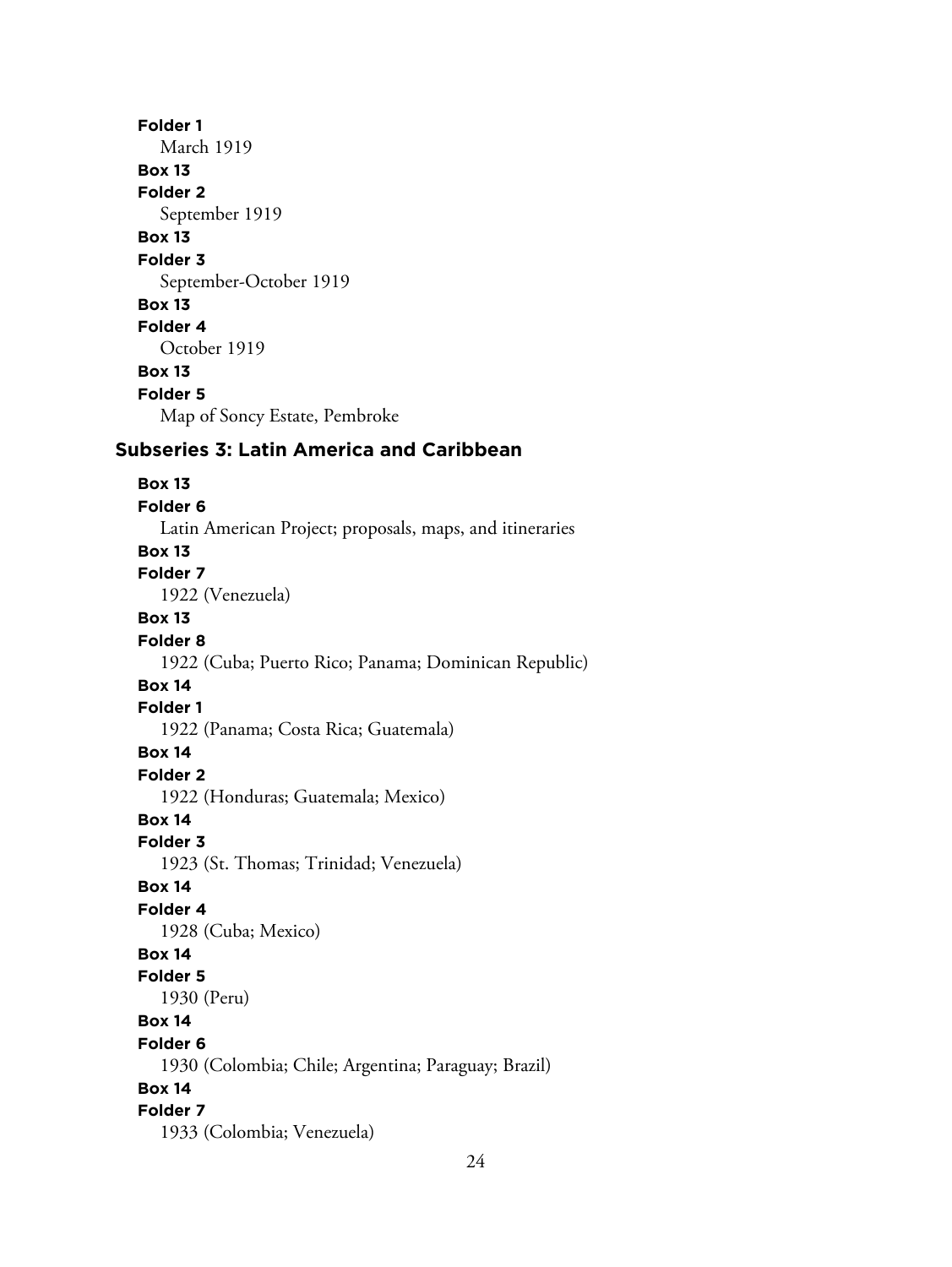**Box 14 Folder 8** 1935 (Peru) **Box 14 Folder 9** 1935 (Brazil) **Box 15 Folder 1** 1936 (Mexico) **Box 15 Folder 2** 1940 (Venezuela) **Box 15 Folder 3** 1947 (Brazil; Paraguay) **Box 15 Folder 4** 1948 (Peru; Argentina; Brazil) **Box 15 Folder 5** 1948 (Peru; Argentina; Brazil) **Box 15 Folder 6** 1952 (Bahamas) **Box 15 Folder 7** 1958 (Mexico) **Box 15 Folder 8** Miscellaneous notes, undated

# **Subseries 4: Europe and North Africa**

**Box 15 Folder 9** 1959 (Mt. Vesuvius and Pompeii) **Box 15 Folder 10** 1963 (Spain; Morocco)

# **Series VI: Departmental and Teaching Materials**

# **Subseries 1: University of Chicago Department of Geography**

# **Box 15**

#### **Folder 11**

Administrative correspondence, 1949-1951 (includes Ernest Colwell, Robert M. Hutchins, and Walter A. Bartky)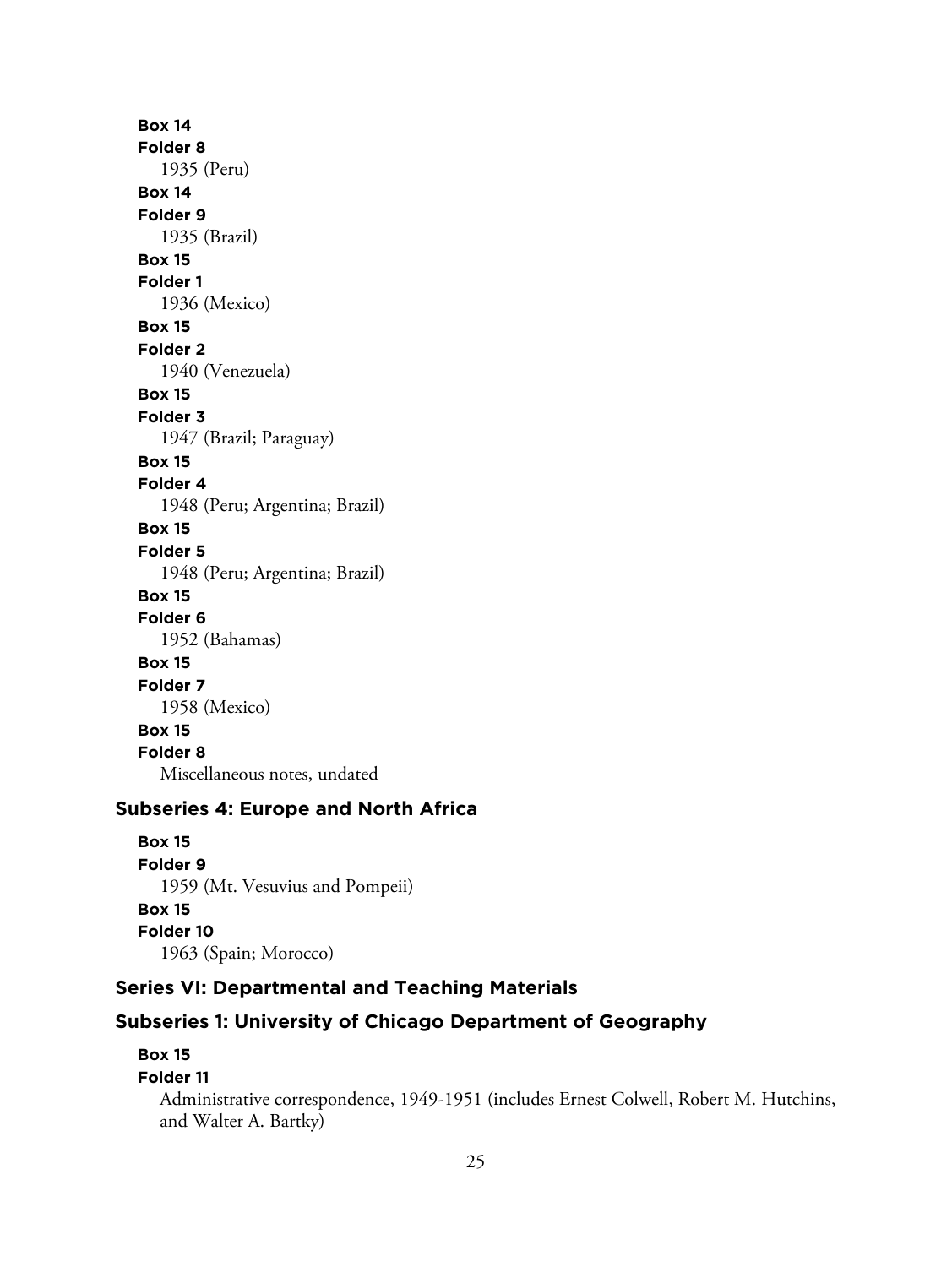**Box 15 Folder 12** Intra-faculty correspondence, 1955 and undated **Box 15 Folder 13** Departmental course offerings, 1946-1949 **Box 16 Folder 1** Conference and symposia, 1923, 1955-1957 **Box 16 Folder 2** Chicago-Frankfurt Interuniversity Project, 1952 **Box 16 Folder 3** Research project proposals, 1936, 1950-1952, 1958 **Subseries 2: University of Chicago Teaching Materials Box 16 Folder 4** Advice on teaching by Rollin D. Salisbury, 1919 **Box 16 Folder 5** Instructor's reports, 1920-1957 **Box 16 Folder 6** Required texts, 1924-1957 **Box 16 Folder 7** Geography of North America (Geography 5), 1920-1923 **Box 16 Folder 8** The Elements of Geography (Geography 1), 1923 **Box 16 Folder 9** Advanced Field Course (Geography 466), 1928, itinerary and anonymous journal of Mexican traverse **Box 16 Folder 10** Introductory Geography (Geography 101), 1931 **Box 16 Folder 11** Army Specialized Training Program (ASTP), Sequence C, Central America, 1943 **Box 16 Folder 12** Army Specialized Training Program (ASTP), Sequence C, Economic Geography, 1943 **Box 16**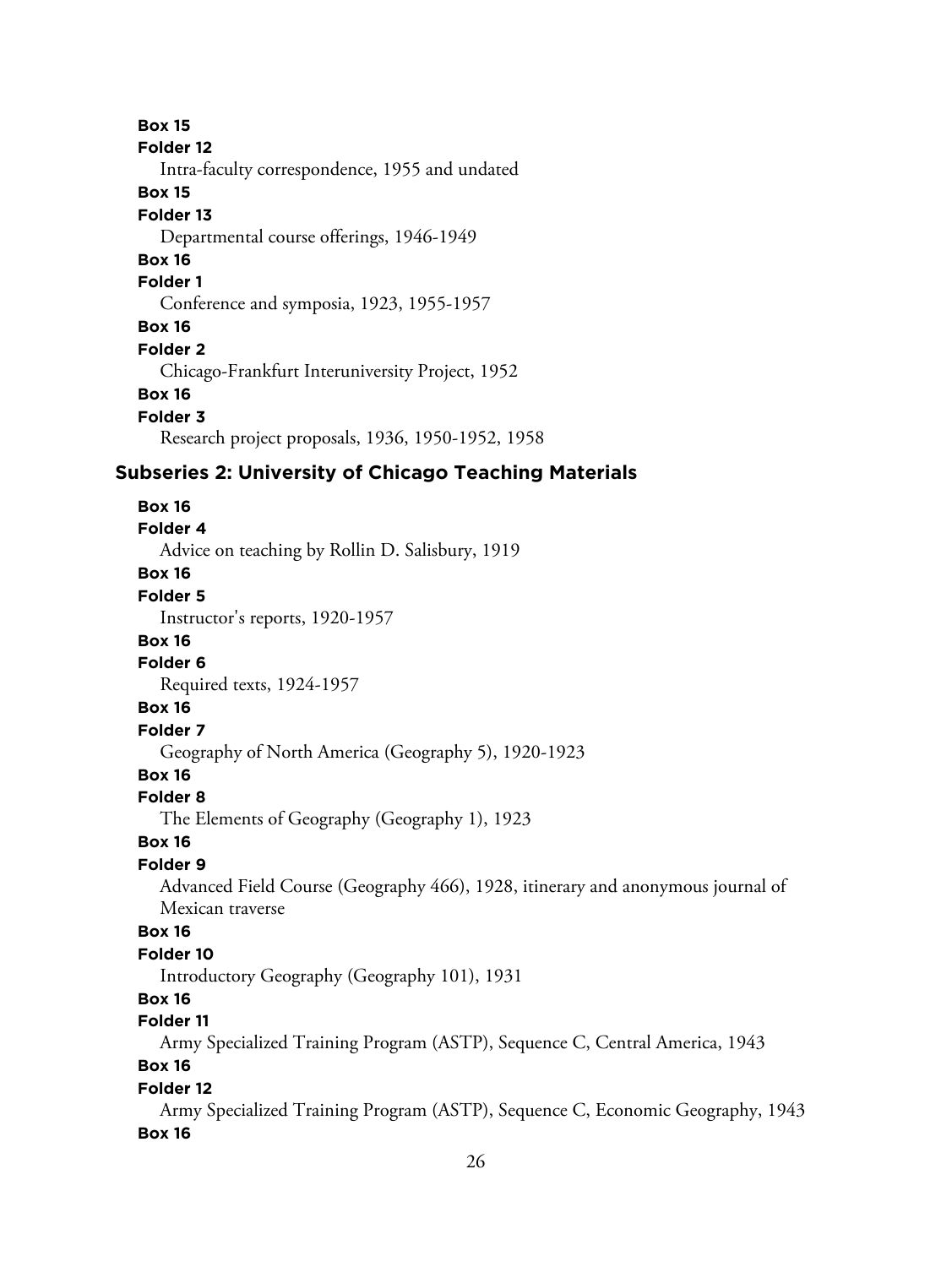#### **Folder 13**

Army Specialized Training Program (ASTP), Sequence C, Economic Geography, 1943

# **Box 16**

# **Folder 14**

Army Specialized Training Program (ASTP), Sequence C, Political Geography, 1943

# **Box 16**

# **Folder 15**

Army Specialized Training Program (ASTP), Sequence C, Political Geography, 1943 **Box 17**

#### **Folder 1**

Army Specialized Training Program (ASTP), Sequence C, Physical Science, 1943

# **Box 17**

#### **Folder 2**

Army Specialized Training Program (ASTP), Sequence C, Premeteorology, 1943

# **Box 17**

# **Folder 3**

Latin America (Geography 247), 1950 and undated

#### **Box 17**

# **Folder 4**

Geographic Thought (Geography 391), 1955-1957

# **Box 17**

# **Folder 5**

Geographic Thought (Geography 391), notes collected in 1963

# **Box 17**

# **Folder 6**

Geographic Thought (Geography 391), Richard Hartshorne, The Nature of Geography (1939), copy annotated by RSP

# **Box 17**

#### **Folder 7**

Geographic Thought (Geography 391), Richard Hartshorne, Perspective on the Nature of Geography (1959), copy annotated by RSP

# **Box 17**

# **Folder 8**

Methodology (Geography 516), 1957

# **Box 18**

# **Folder 1**

Cultural geography, notes and research materials

# **Box 18**

# **Folder 2**

Miscellaneous course notes and syllabi Other Teaching Materials

#### **Box 18**

#### **Folder 3**

Yale in China, notes and class assignments, 1915

#### **Box 18**

#### **Folder 4**

Yale in China, notes on climate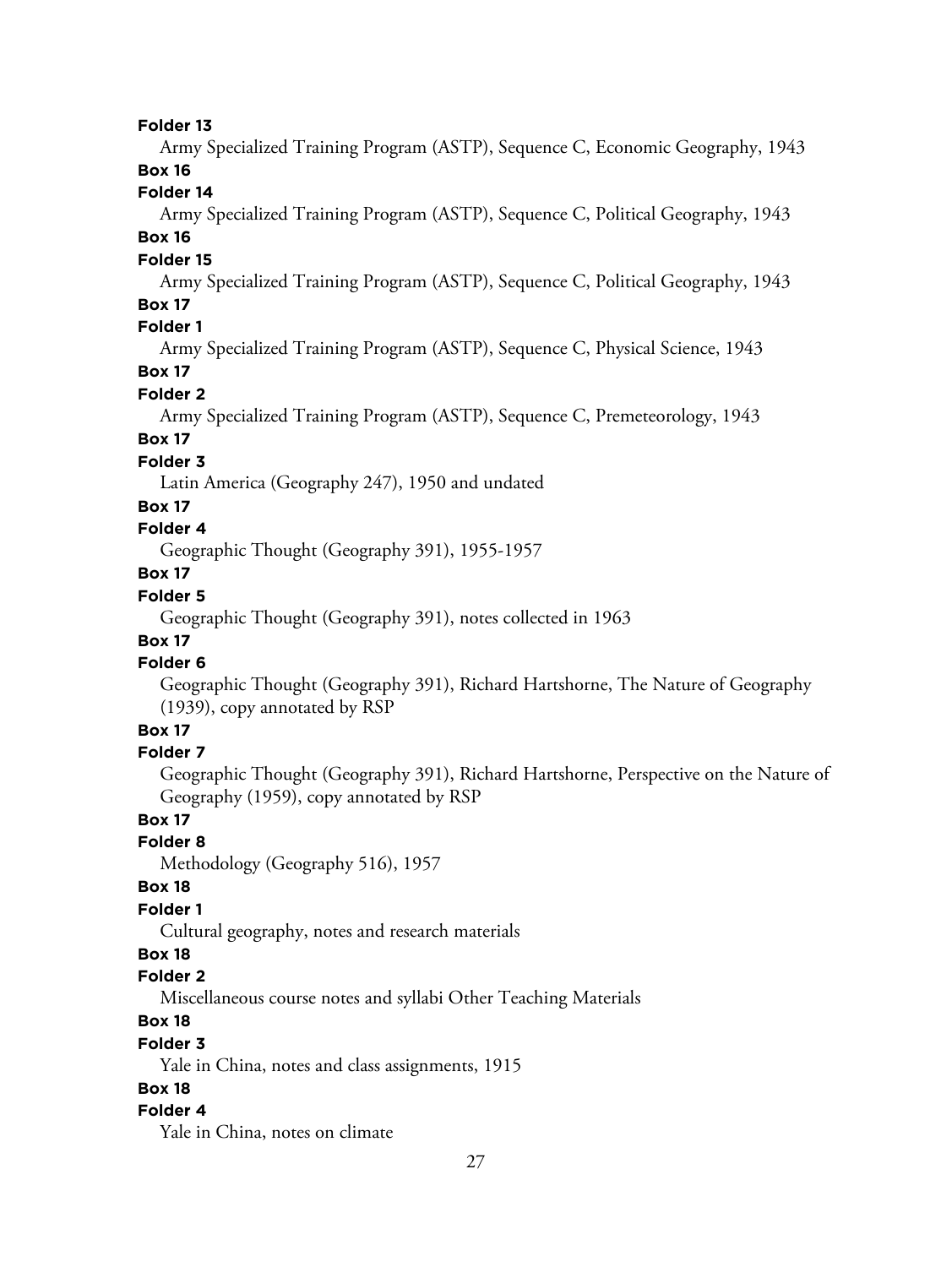**Folder 5** Yale in China, correspondence, 1917-1922 **Box 18 Folder 6** Yale in China, "How It Strikes the Newcomer," by RSP; brochure, map of Changsha **Box 18 Folder 7** 82nd Infantry, officers' training camp, 1918 **Box 18 Folder 8** 82nd Infantry, "The Western Front," by RSP, 1918 **Box 18 Folder 9** 82nd Infantry, lecture notes **Box 18 Folder 10** 82nd Infantry, student maps **Box 18 Folder 11** 82nd Infantry, correspondence, 1918-1923 **Box 19 Folder 1** Navy Department, Bureau of Aeronautics, lectures, 1944 **Box 19 Folder 2** Michigan State University, Visiting Professor, 1957 **Box 19 Folder 3** Ohio State University, Mershon Visiting Professor, 1961 **Box 19 Folder 4** United States Educational Foundation in Pakistan, Fulbright Scholar, official correspondence, 1961-1962 **Box 19 Folder 5** United States Educational Foundation in Pakistan, travel arrangements **Box 19 Folder 6** United States Educational Foundation in Pakistan, correspondence with friends **Box 19 Folder 7**

**Box 18**

United States Educational Foundation in Pakistan, Pakistan Field Geographers **Box 19**

#### **Folder 8**

United States Educational Foundation in Pakistan, University of Karachi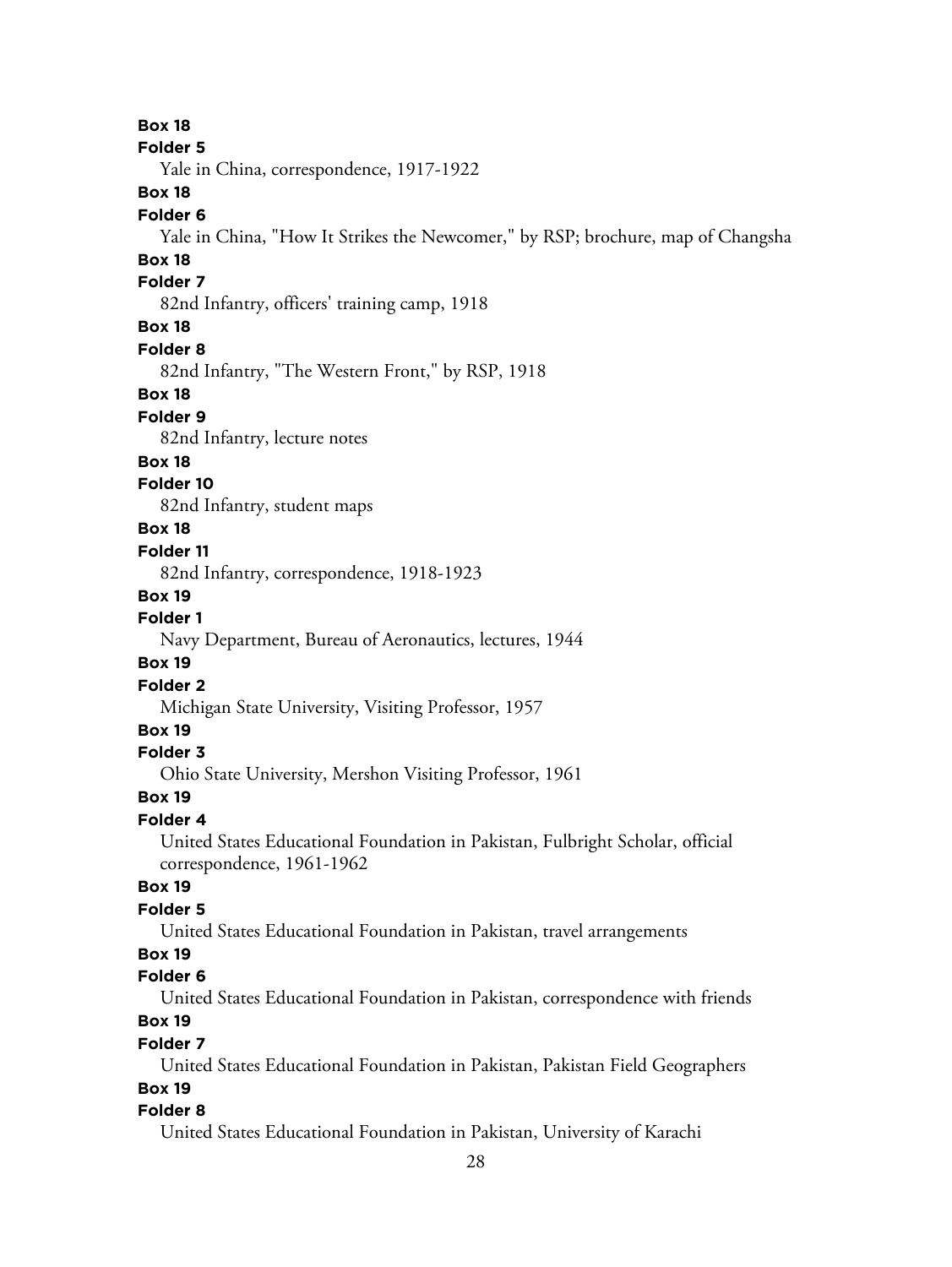**Box 19**

#### **Folder 9**

United States Educational Foundation in Pakistan, University of Dacca

#### **Box 19**

#### **Folder 10**

United States Educational Foundation in Pakistan, notes and maps

# **Box 19**

#### **Folder 11**

Indiana University, Visiting Professor, 1963 Miscellaneous Student Papers

# **Box 19**

#### **Folder 12**

Ada V. Espenshade, "Three American Sub-Capitals," 1940

#### **Box 19**

#### **Folder 13**

Ann Larimore, "The Cultural Geography of St. Charles, Mo.: Housetypes," A.M. thesis, 1955

# **Box 19**

#### **Folder 14**

Richard S. Thoman, "Chicago, a City of Dynamicity," undated Richard S. Thoman, "The Bourmet-Boursma Farm Units: A Cursory Appraisal," undated

## **Box 19**

#### **Folder 15**

Don Edward Totten, "Patterns of Group Occupance in the Manitoba-North Dakota Border Area," A.M. thesis, 1950

## **Series VII: Great Lakes Field Courses**

#### **Box 20**

# **Folder 1**

List of students participating in Field Geography (Geography 7), 1920-1923; Field Course in the Green Bay Region (Geography 7), 1924-1927; and Field Course in the Northern Lakes Region (Geography 366), 1929-1951

# **Box 20**

# **Folder 2**

1920 (Ellison Bay, Wisconsin), correspondence and notes

#### **Box 20**

# **Folder 3**

1921 (Ellison Bay, Wisconsin), notices

# **Box 20**

#### **Folder 4**

1922 (Ellison Bay, Wisconsin), correspondence, notes, map

# **Box 20**

#### **Folder 5**

1923 (Ellison Bay, Wisconsin), correspondence

#### **Box 20**

#### **Folder 6**

1924 (Ellison Bay, Wisconsin), correspondence and field notes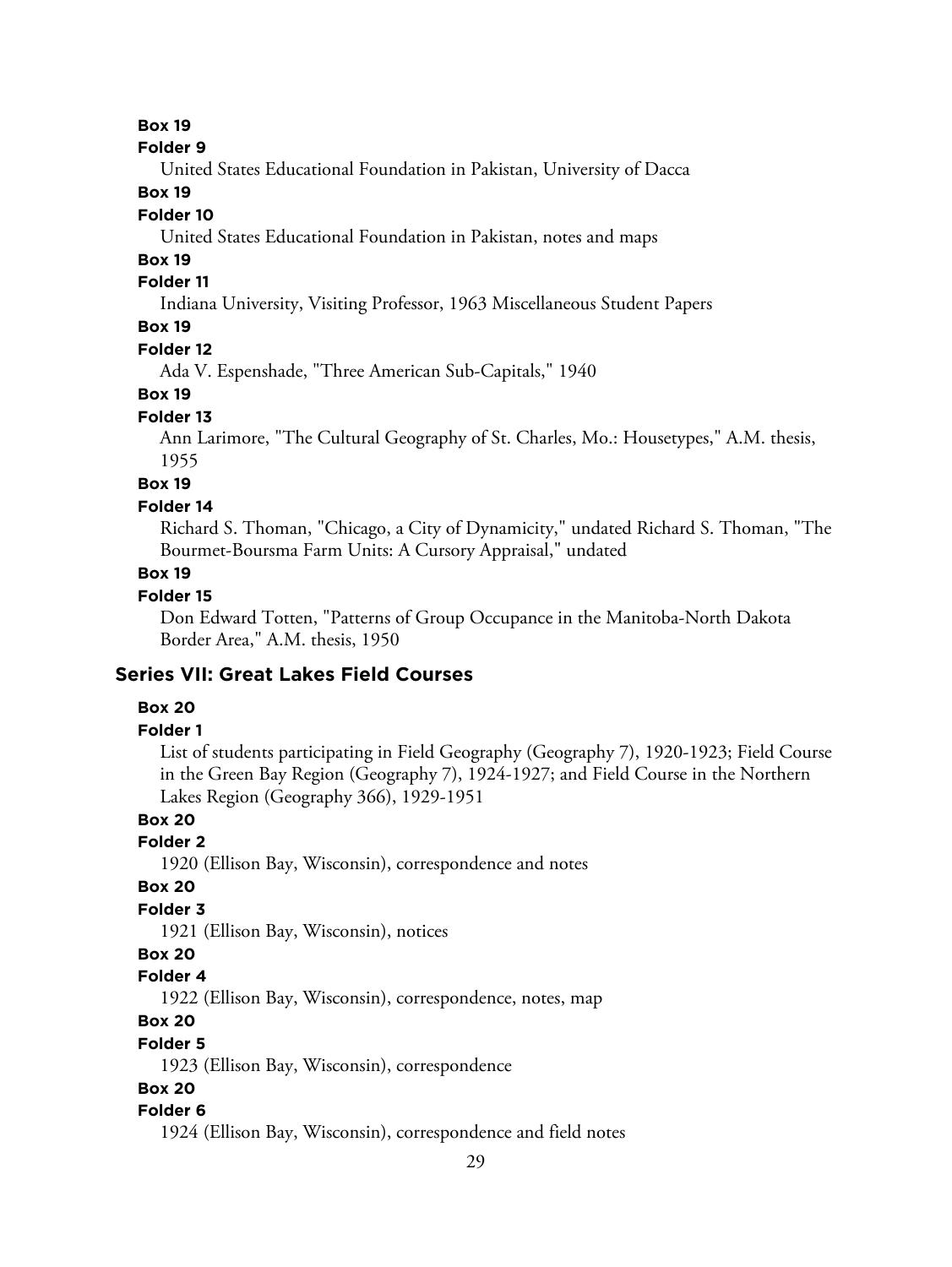30 **Box 20 Folder 7** 1926 (Crystal Falls, Michigan), notes and maps **Box 20 Folder 8** 1927 (Republic, Michigan), correspondence, notes, maps **Box 20 Folder 9** 1929 (Marquette, Michigan), correspondence and clipping **Box 20 Folder 10** 1930 (Marquette, Michigan), correspondence **Box 20 Folder 11** 1931 (Houghton, Michigan), correspondence and clipping **Box 20 Folder 12** 1932 (Sault Ste. Marie, Michigan), correspondence and notes **Box 20 Folder 13** 1932 (Sault Ste. Marie, Michigan), student field reports **Box 20 Folder 14** 1932 (Sault Ste. Marie, Michigan), student field reports **Box 20 Folder 15** 1932 (Sault Ste. Marie, Michigan), student field reports **Box 20 Folder 16** 1932 (Sault Ste. Marie, Michigan), printed maps and surveys **Box 20 Folder 17** 1932 (Sault Ste. Marie, Michigan), student maps **Box 21 Folder 1** 1932 (Sault Ste. Marie, Michigan), student research papers **Box 21 Folder 2** 1932 (Sault Ste. Marie, Michigan), student research papers **Box 21 Folder 3** 1933 (Phelps, Wisconsin), notes and student research paper **Box 21 Folder 4** 1934 (St. Ignace, Michigan), notes and student research papers **Box 21**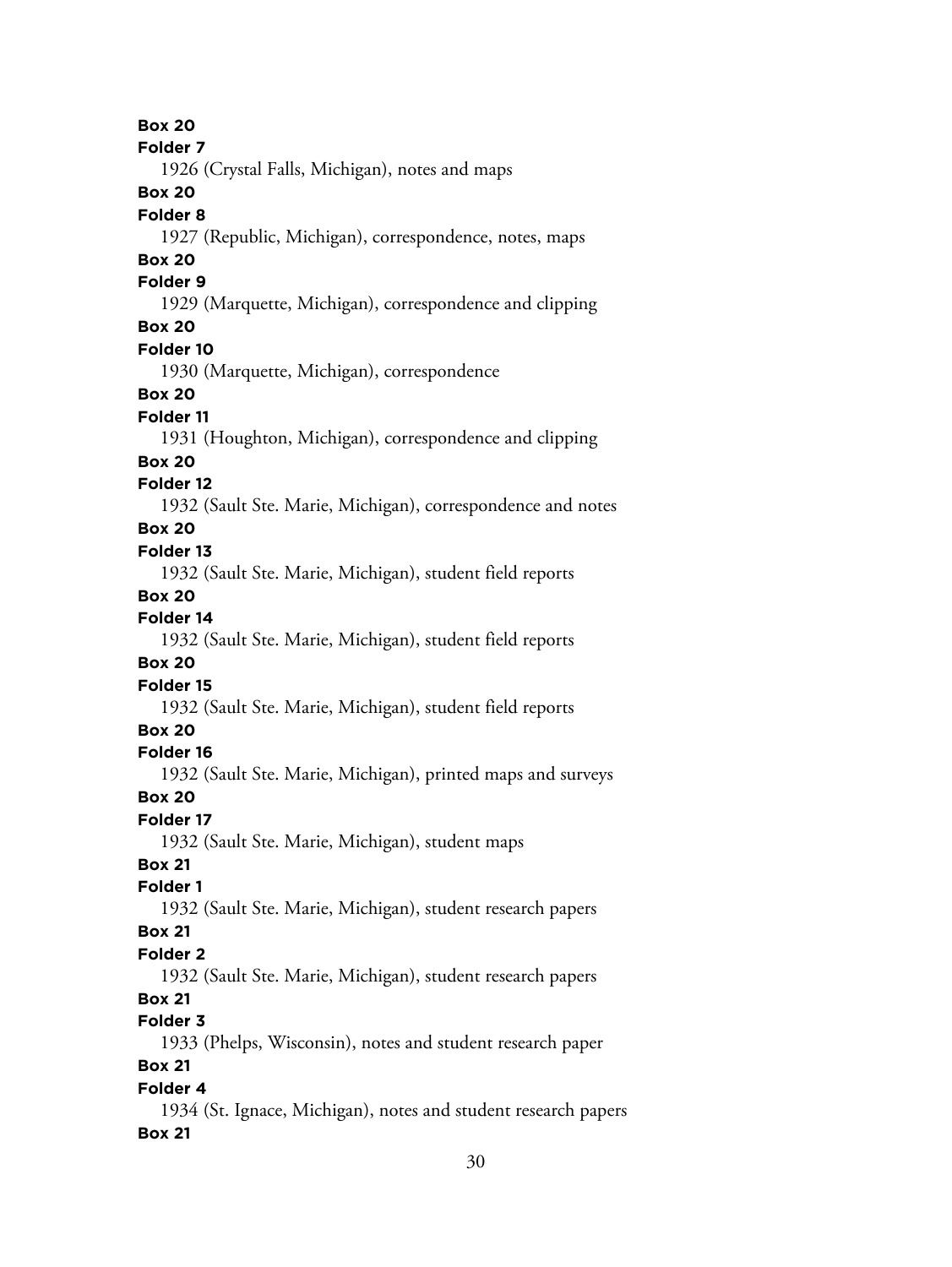**Folder 5** 1935 (Ontonagon, Michigan), prospectus **Box 21 Folder 6** 1938 (Newberry, Michigan), notes **Box 21 Folder 7** 1939 (Iron Mt., Michigan), notes **Box 21 Folder 8** 1940 (Ashland, Wisconsin), correspondence, notes, and clipping **Box 21 Folder 9** 1940 (Ashland, Wisconsin), student research paper **Box 21 Folder 10** 1942 (Showano, Minnesota), notes **Box 21 Folder 11** 1946 (International Falls, Minnesota), correspondence, notes, clippings **Box 21 Folder 12** 1946 (International Falls, Minnesota), student field reports **Box 21 Folder 13** 1946 (International Falls, Minnesota), student field reports **Box 21 Folder 14** 1946 (International Falls, Minnesota), student maps **Box 21 Folder 15** 1946 (International Falls, Minnesota), student maps **Box 21 Folder 16** 1946 (International Falls, Minnesota), student research papers **Box 22 Folder 1** 1946 (International Falls, Minnesota), student research papers **Box 22 Folder 2** 1947 (St. Regis, Quebec), correspondence and notes **Box 22 Folder 3** 1947 (St. Regis, Quebec), student field reports **Box 22 Folder 4**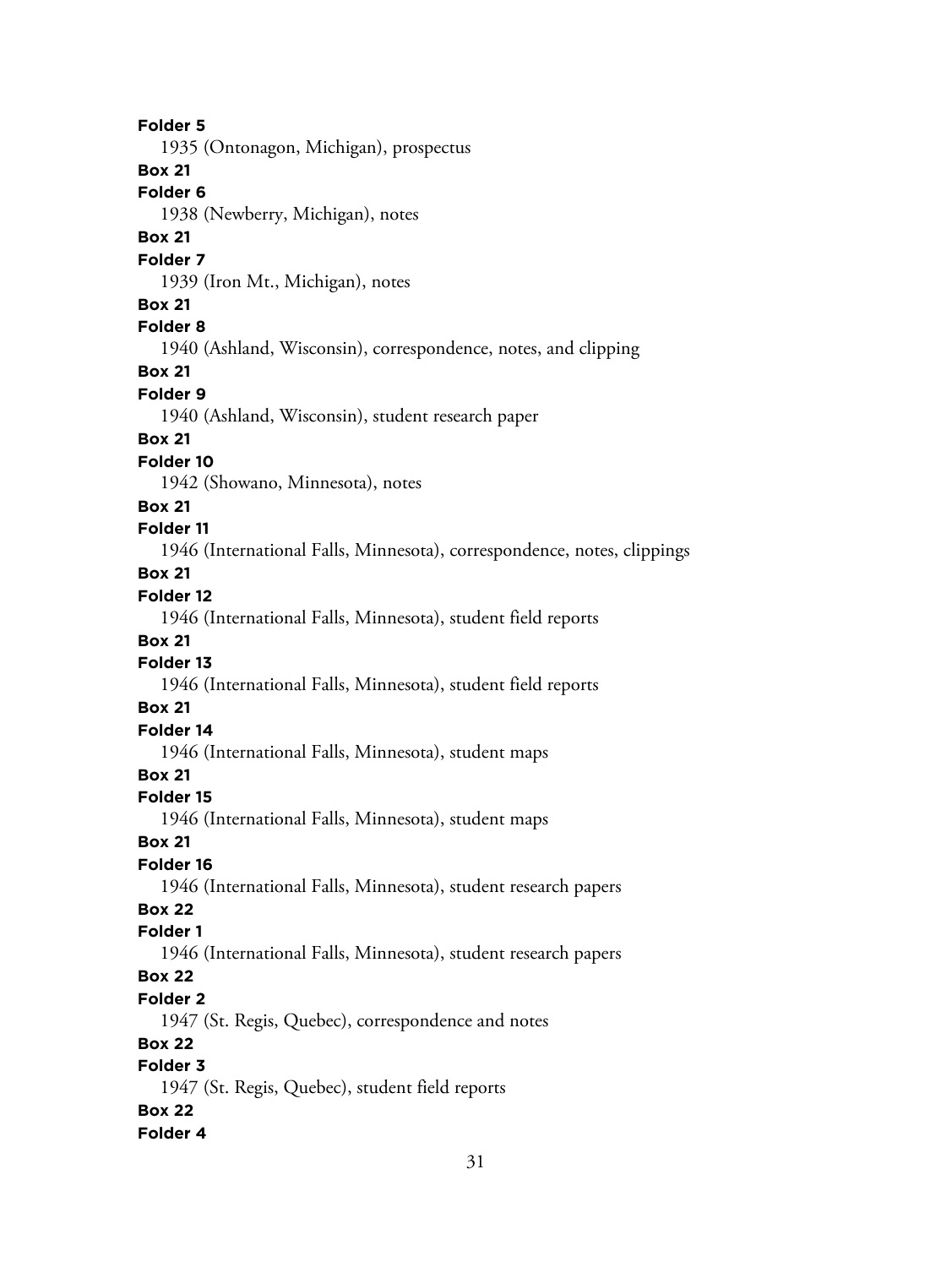1947 (St. Regis, Quebec), student field reports **Box 22 Folder 5** 1947 (St. Regis, Quebec), student field reports **Box 22 Folder 6** 1947 (St. Regis, Quebec), student field reports **Box 22 Folder 7** 1947 (St. Regis, Quebec), student maps **Box 22 Folder 8** 1947 (St. Regis, Quebec), student research papers **Box 22 Folder 9** 1947 (St. Regis, Quebec), student research papers **Box 23 Folder 1** 1947 (St. Regis, Quebec), student research papers **Box 23 Folder 2** 1948 (Emerson, Minnesota), correspondence and notes **Box 23 Folder 3** 1948 (Emerson, Minnesota), student field reports **Box 23 Folder 4** 1948 (Emerson, Minnesota), student field reports **Box 23 Folder 5** 1948 (Emerson, Minnesota), student field reports **Box 23 Folder 6** 1948 (Emerson, Minnesota), student maps **Box 23 Folder 7** 1948 (Emerson, Minnesota), field reports student maps **Box 23 Folder 8** 1948 (Emerson, Minnesota), field reports student maps **Box 23 Folder 9** 1948 (Emerson, Minnesota), field reports student maps **Box 24 Folder 1** 1948 (Emerson, Minnesota), field reports student maps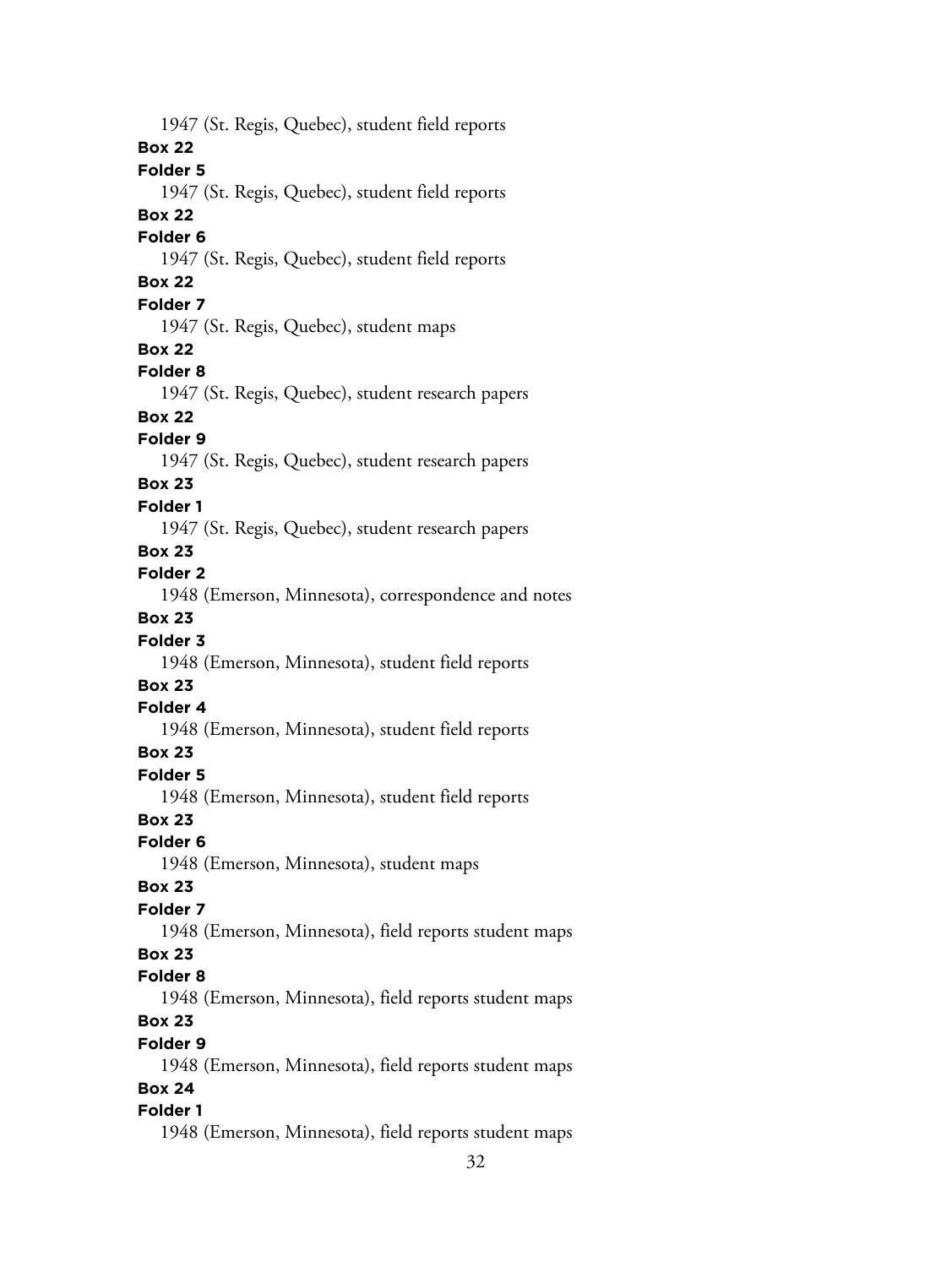**Box 24**

**Folder 2**

1948 (Emerson, Minnesota), field reports student maps

#### **Box 24**

#### **Folder 3**

1949 (Ft. William, Ontario), notes

# **Box 24**

# **Folder 4**

1949 (Ft. William, Ontario), printed maps

# **Box 24**

#### **Folder 5**

1949 (Ft. William, Ontario), student field reports

#### **Box 24**

# **Folder 6**

1949 (Ft. William, Ontario), student maps Folder 7: 1949 (Ft. William, Ontario), student research papers

# **Box 24**

#### **Folder 8**

1949 (Ft. William, Ontario), student research papers

# **Box 25**

# **Folder 1**

1949 (Ft. William, Ontario), student research papers

# **Box 25**

# **Folder 2**

1949 (Ft. William, Ontario), student research papers

# **Box 25**

# **Folder 3**

1949 (Ft. William, Ontario), student research papers

# **Box 25**

#### **Folder 4**

1950 (Sault Ste. Marie, Michigan), notes

#### **Box 25**

#### **Folder 5**

1950 (Sault Ste. Marie, Michigan), student field reports

#### **Box 25**

# **Folder 6**

1950 (Sault Ste. Marie, Michigan), student maps

# **Box 25**

## **Folder 7**

1950 (Sault Ste. Marie, Michigan), student research papers

# **Box 25**

#### **Folder 8**

1950 (Sault Ste. Marie, Michigan), student research papers

# **Box 25**

# **Folder 9**

1950 (Sault Ste. Marie, Michigan), student research papers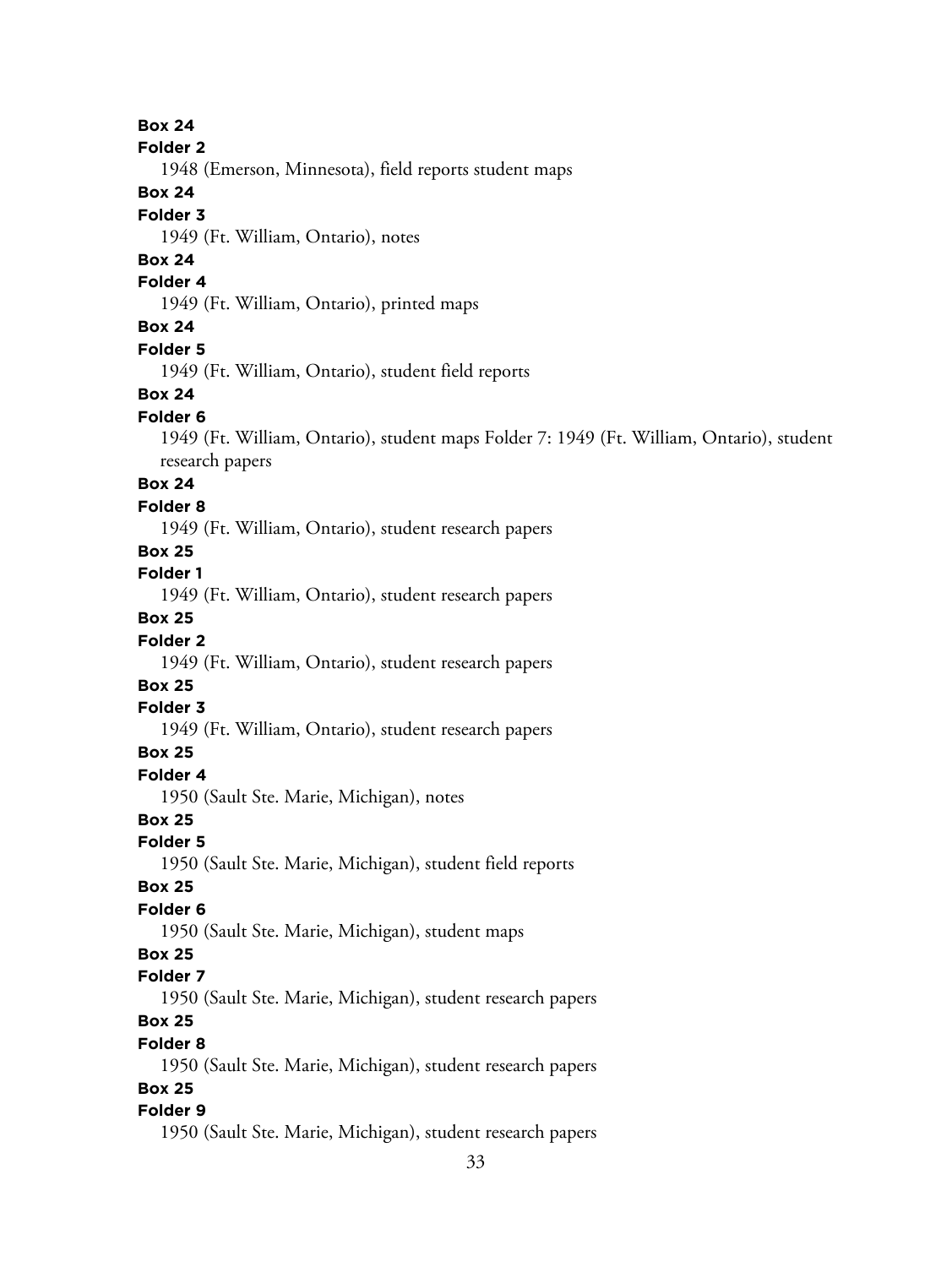**Box 26 Folder 1** 1951 (Niagara Falls, Ontario), notes **Box 26 Folder 2** 1951 (Niagara Falls, Ontario), student field reports **Box 26 Folder 3** 1951 (Niagara Falls, Ontario), student maps **Box 26 Folder 4** 1951 (Niagara Falls, Ontario), student research papers **Box 26 Folder 5** 1951 (Niagara Falls, Ontario), student research papers **Box 26 Folder 6** 1951 (Niagara Falls, Ontario), student research papers **Box 26 Folder 7** 1951 (Niagara Falls, Ontario), student research papers **Box 26 Folder 8** 1951 (Niagara Falls, Ontario), student research papers

# **Series VIII: Annals of the Association of American Geographers**

# **Subseries 1: General Correspondence**

**Box 27 Folder 1** Allen Press **Box 27 Folder 2** Association of American Geographers, Central Office **Box 27 Folder 3** Association of American Geographers, Central Office **Box 27 Folder 4** Broek, Jan O. M. **Box 27 Folder 5** Chorley, R.J. **Box 27 Folder 6** Gerlach, Arch C.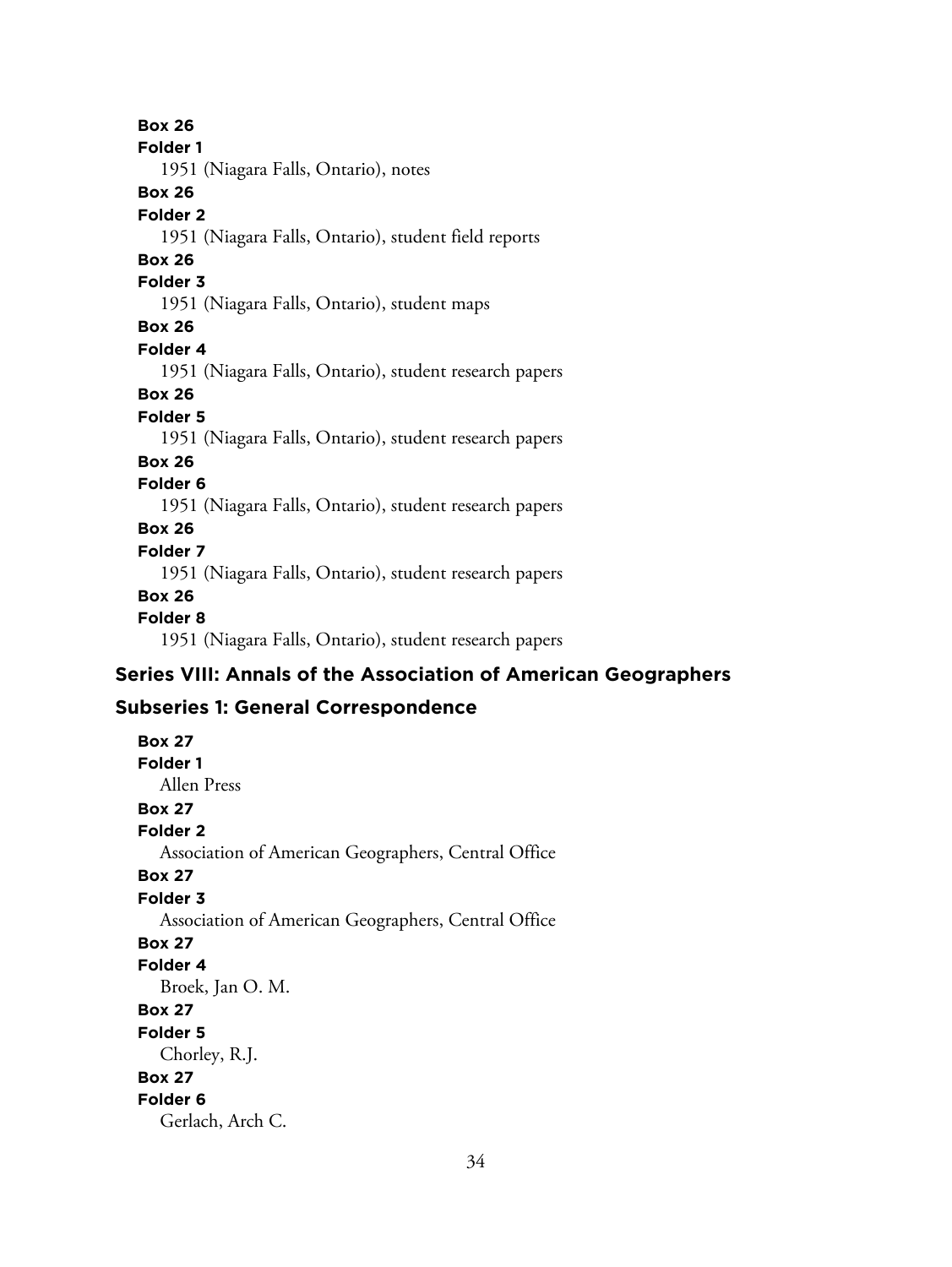**Box 27 Folder 7** Ginsburg, Norton **Box 27 Folder 8** Harrison, Richard Edes **Box 27 Folder 9** Kikolski, Bohdan **Box 27 Folder 10** Kniffen, Fred **Box 27 Folder 11** Kollmorgen, Walter **Box 27 Folder 12** Lewthwaite, Gordon R. **Box 27 Folder 13** Mikesell, Marvin W. **Box 27 Folder 14** Moodie, Arthur E. **Box 28 Folder 1** Pounds, Norman J.G. **Box 28 Folder 2** Roder, Wolf **Box 28 Folder 3** Ruhe, Robert V. **Box 28 Folder 4** Rutherford, John **Box 28 Folder 5** Sopher, David E. **Box 28 Folder 6** Spencer, Joseph E. **Box 28 Folder 7** Wheeler, Jesse **Box 28**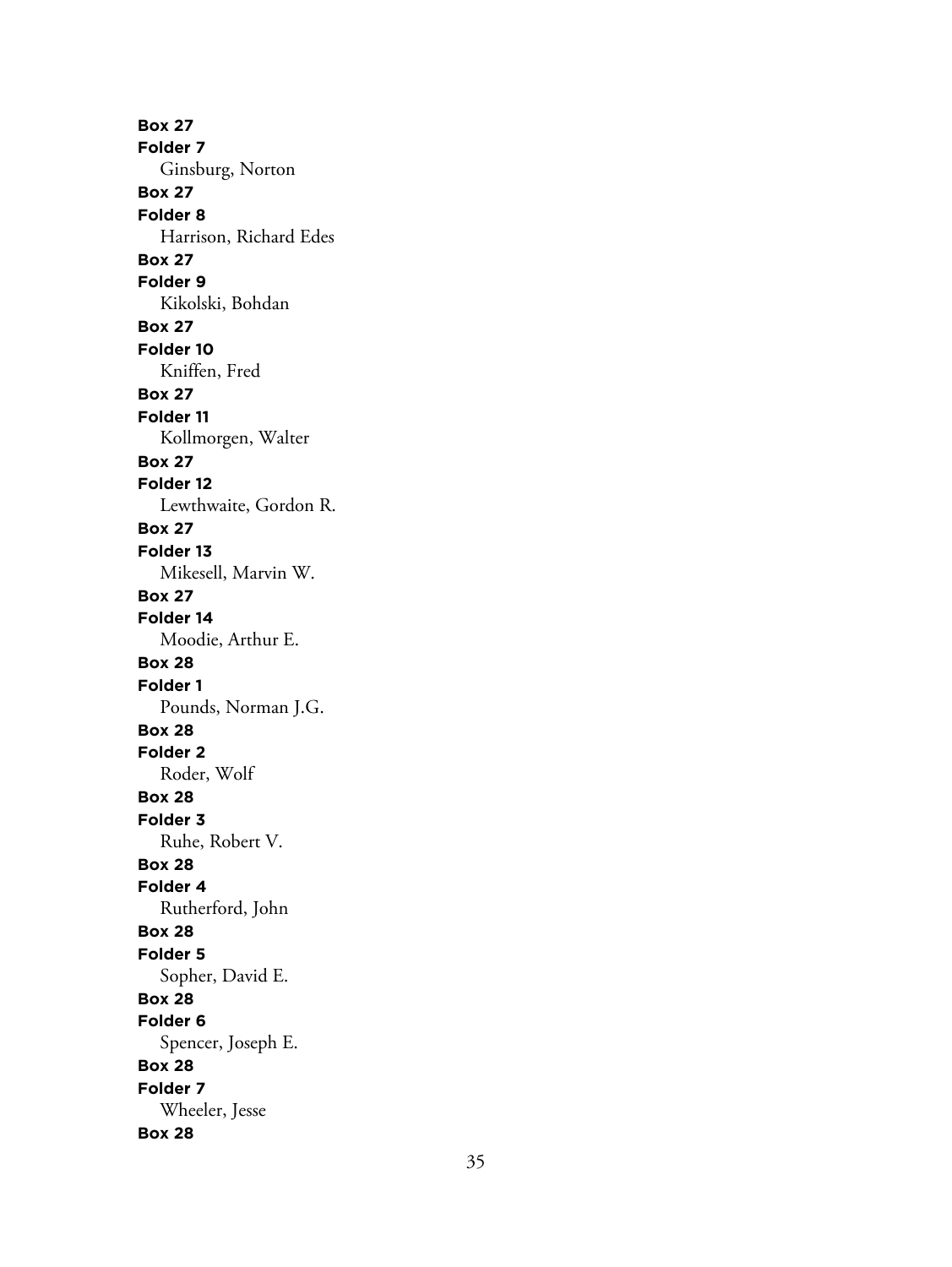# **Folder 8** Others, A-F **Box 28 Folder 9** Others, G-J **Box 28 Folder 10** Others, K-N **Box 28 Folder 11** Others, P-Y

## **Subseries 2: Correspondence Regarding Published Articles**

**Box 28 Folder 12** March 1961 (Vol. 51, No. 1) **Box 28 Folder 13** June 1961 (Vol. 51, No. 2) **Box 29 Folder 1** September 1961 (Vol. 51, No. 3) **Box 29 Folder 2** December 1961 (Vol. 51, No. 4) **Box 29 Folder 3** March 1962 (Vol. 52, No. 1) **Box 29 Folder 4** June 1962 (Vol. 52, No. 2) **Box 29 Folder 5** September 1962 (Vol. 52, No. 3) **Box 29 Folder 6** March 1963 (Vol. 53, No. 1) **Box 29 Folder 7** March 1963 (Vol. 53, No. 1) **Box 29 Folder 8** June 1963 (Vol. 53, No. 2) **Box 29 Folder 9** September 1963 (Vol. 53, No. 3)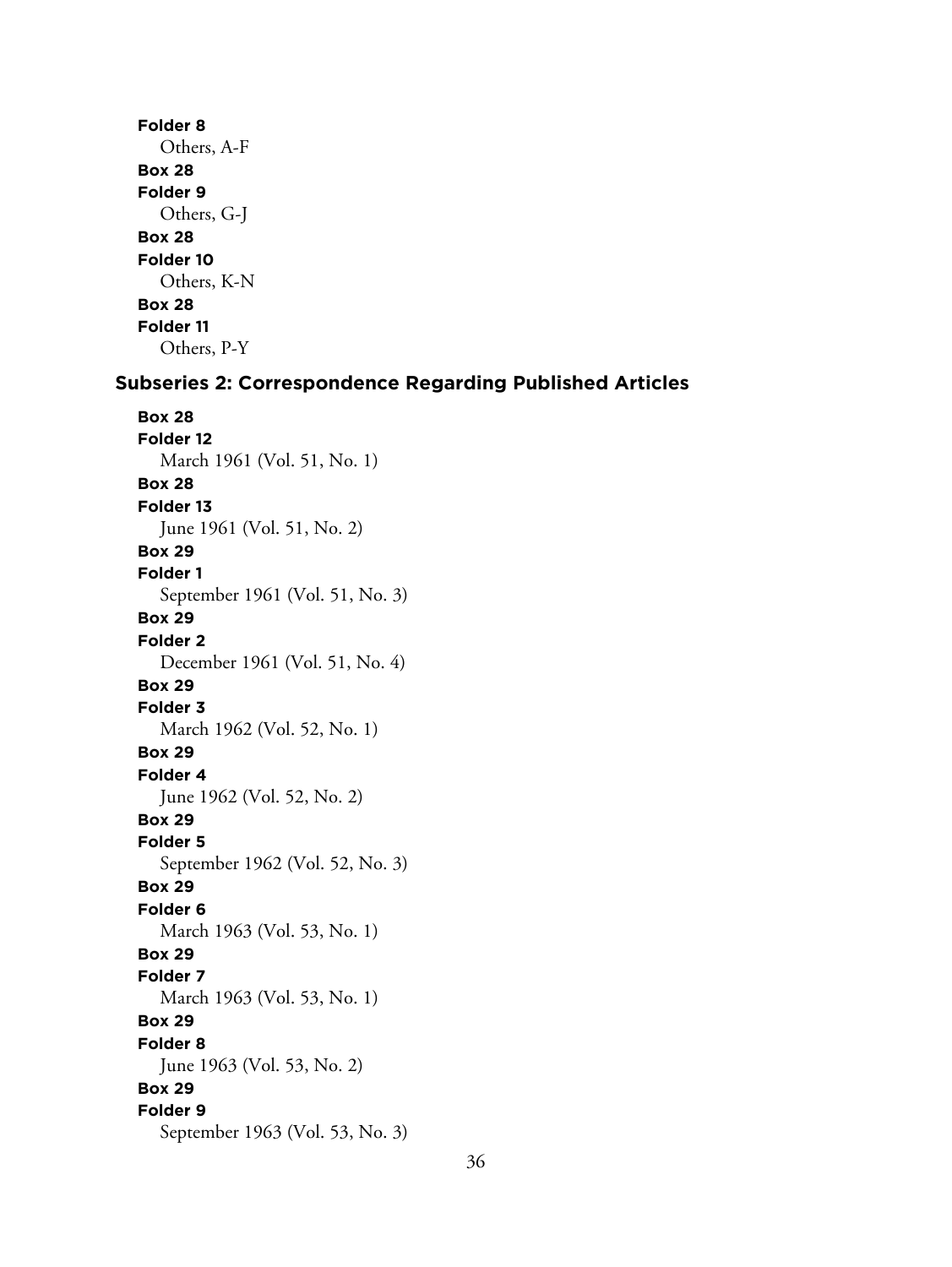**Box 29 Folder 10** September 1963 (Vol. 53, No. 3) **Box 29 Folder 11** December 1963 (Vol. 53, No. 4) **Series IX: Postcards Box 30 Folder 1** Bermuda **Box 30 Folder 2** Latin America **Box 30 Folder 3** Latin America **Box 30 Folder 4** Great Lakes **Box 30 Folder 5** Great Lakes **Box 30 Folder 6** Southern United States **Box 30 Folder 7** Caribbean **Box 30 Folder 8** Caribbean **Box 30 Folder 9** Dutch-German Border **Series X: Photographs Subseries 1: Negatives Box 31 Folder 1** Hotchkiss School, 1910 **Box 31 Folder 2**

Yale University, 1910-1912

**Box 31**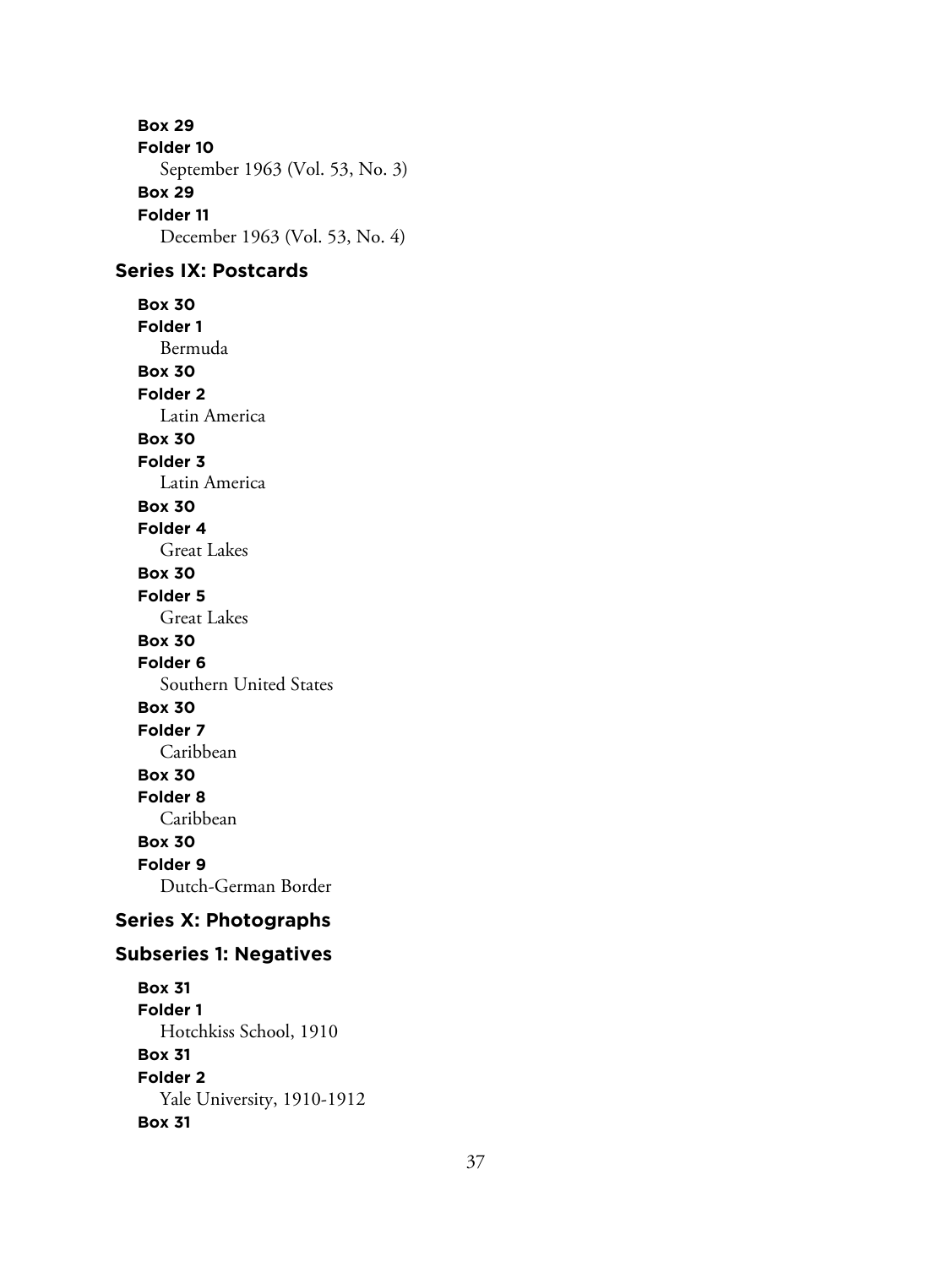#### **Folder 3**

Japan and China, 1913

#### **Box 31**

**Folder 4**

Yale University, 1913-1914; Norway and Sweden, 1914

#### **Box 31**

#### **Folder 5**

China, 1914-1915

# **Box 32**

# **Folder 1**

J. Paul Goode field trip to western U.S., 1915

#### **Box 32**

#### **Folder 2**

University of Chicago, 1915-1916; military service, 1917-1918

# **Box 32**

## **Folder 3**

Miscellaneous negatives separated by RSP:China; U.S. Army; R.D. Salisbury field trip to Stony Island

# **Box 32**

#### **Folder 4**

Ellison Bay, Wisconsin, 1920; Dept. of Geography picnic, 1920; Geography 7 field trip to Green Bay, 1921

#### **Box 32**

#### **Folder 5**

Geography 6 field trip in Chicago vicinity, 1922; Geography 7 field trip to Ellison Bay, 1922; field trip to Ellison Bay, Iron Mt., and Fox Valley, 1923

# **Box 32**

# **Folder 6**

Field trip to Dubuque, 1924; Ellison Bay, 1924; geographers' field conference, Sawyer, Michigan, 1929; Geography 366 field trip to Marquette, Michigan, 1929

## **Box 32**

#### **Folder 7**

Geography 366 field trip to Sault Ste. Marie, Michigan, 1932; Dept. of Geography picnic, 1934

#### **Subseries 2: Prints**

#### **Box 33**

#### **Folder 1**

RSP and Platt family

# **Box 33**

# **Folder 2**

University of Chicago campus views entered in photographic contest

## **Box 33**

#### **Folder 3**

Dept. of Geography

#### **Box 33**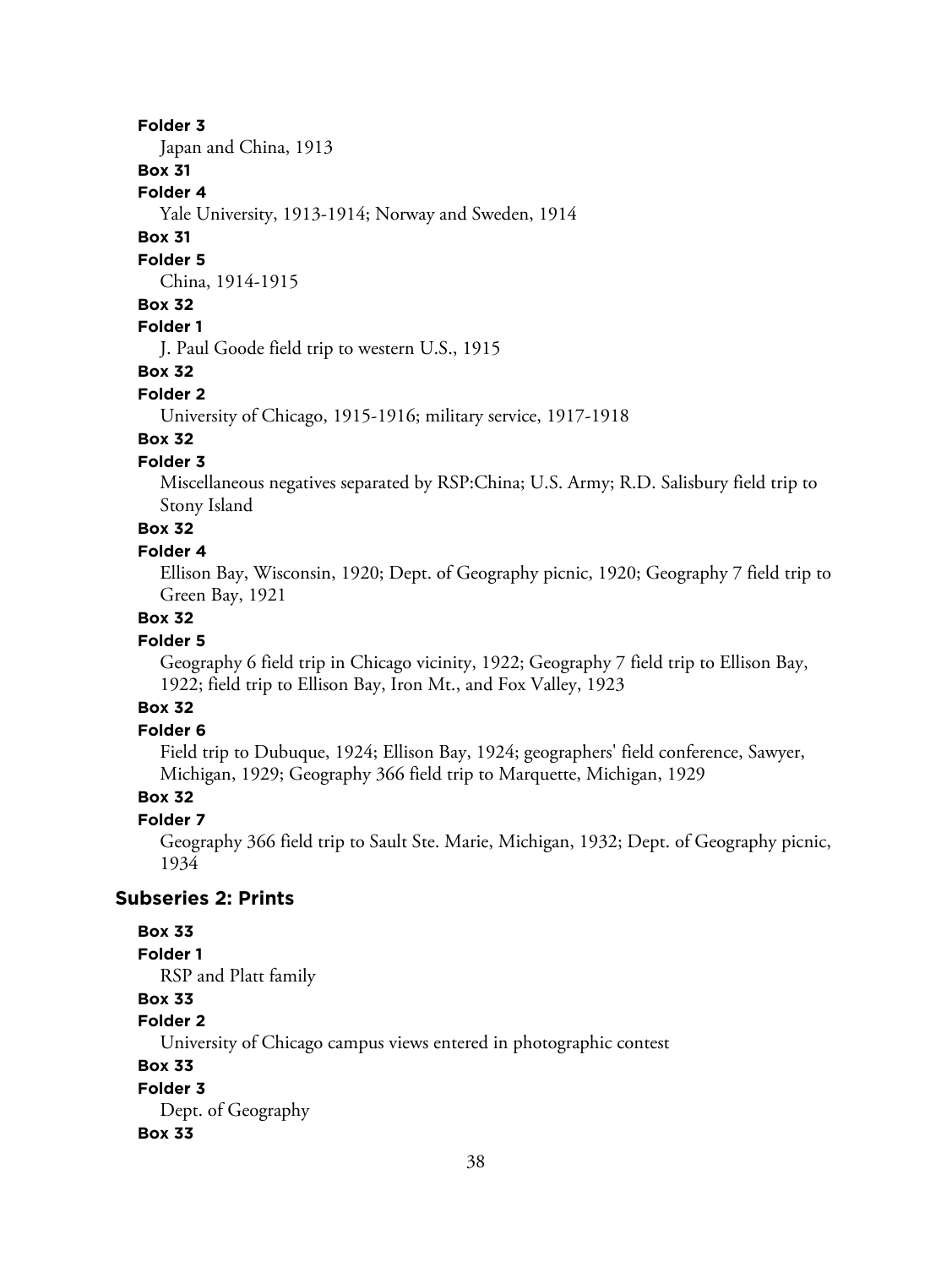**Folder 4** Latin America **Box 33 Folder 5** Latin America **Box 33 Folder 6** Latin America **Box 33 Folder 7** Latin America **Box 33 Folder 8** Latin America **Box 34 Folder 1** Latin America **Box 34 Folder 2** Latin America **Box 34 Folder 3** Latin America, RSP and field party **Box 34 Folder 4** Great Lakes region **Box 34 Folder 5** Great Lakes region **Box 34 Folder 6** Great Lakes region **Box 34 Folder 7** Great Lakes field courses, RSP and students **Box 34 Folder 8** German border **Box 34 Folder 9** Saarland **Subseries 3: Movie Film Box 35**

# **Folder 1**

RSP and students, 3 reels, 16mm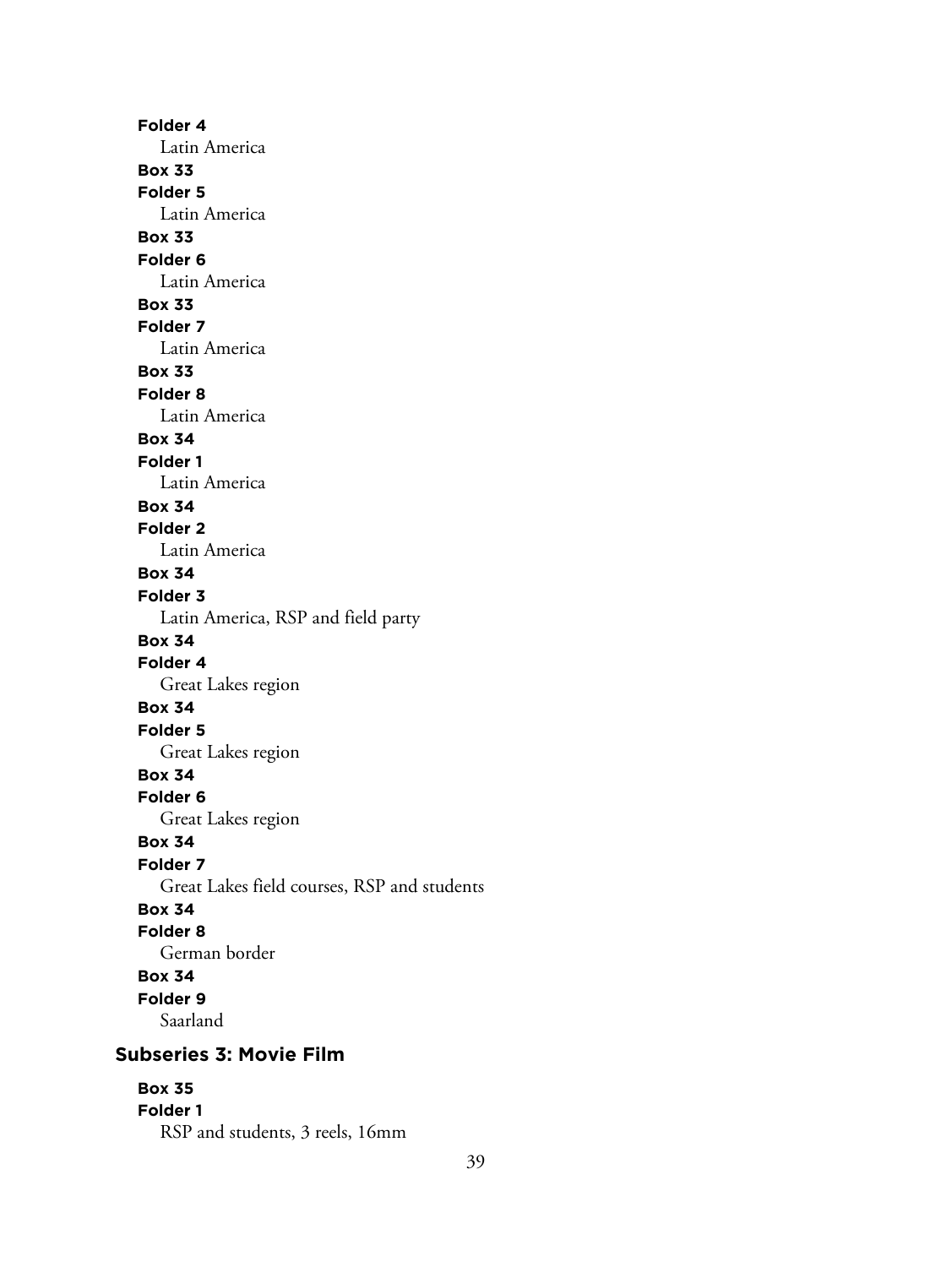#### **Subseries 4: Glass Slides**

**Box 35 Folder 2** China, 1914-1915 **Box 35 Folder 3** Dept. of Geography and geographers' field conferences, 1914-1923 and undated **Box 35 Folder 4** James Bay traverse, 1934 **Subseries 5: Film Slides**

# **Box 36**

Section 1: 1898-1917 **Box 36** Section 2: 1919-1920 **Box 36** Section 3: 1921-1923 **Box 36** Section 4: 1924-1929 **Box 36** Section 5: 1930-1931 **Box 36** Section 6: 1932-1935 **Box 36** Section 7: 1936-1939 **Box 36** Section 8: 1940-1947 **Box 36** Section 9: 1948-1949 **Box 37** Section 1: 1950-1951 **Box 37** Section 2: 1952 **Box 37** Section 3: 1953 **Box 37** Section 4: 1954 **Box 37** Section 5: 1955 **Box 37** Section 6: 1956-1962 **Box 37** Section 7: 10820 S. Drew, various events, 1925-1955 **Box 37**